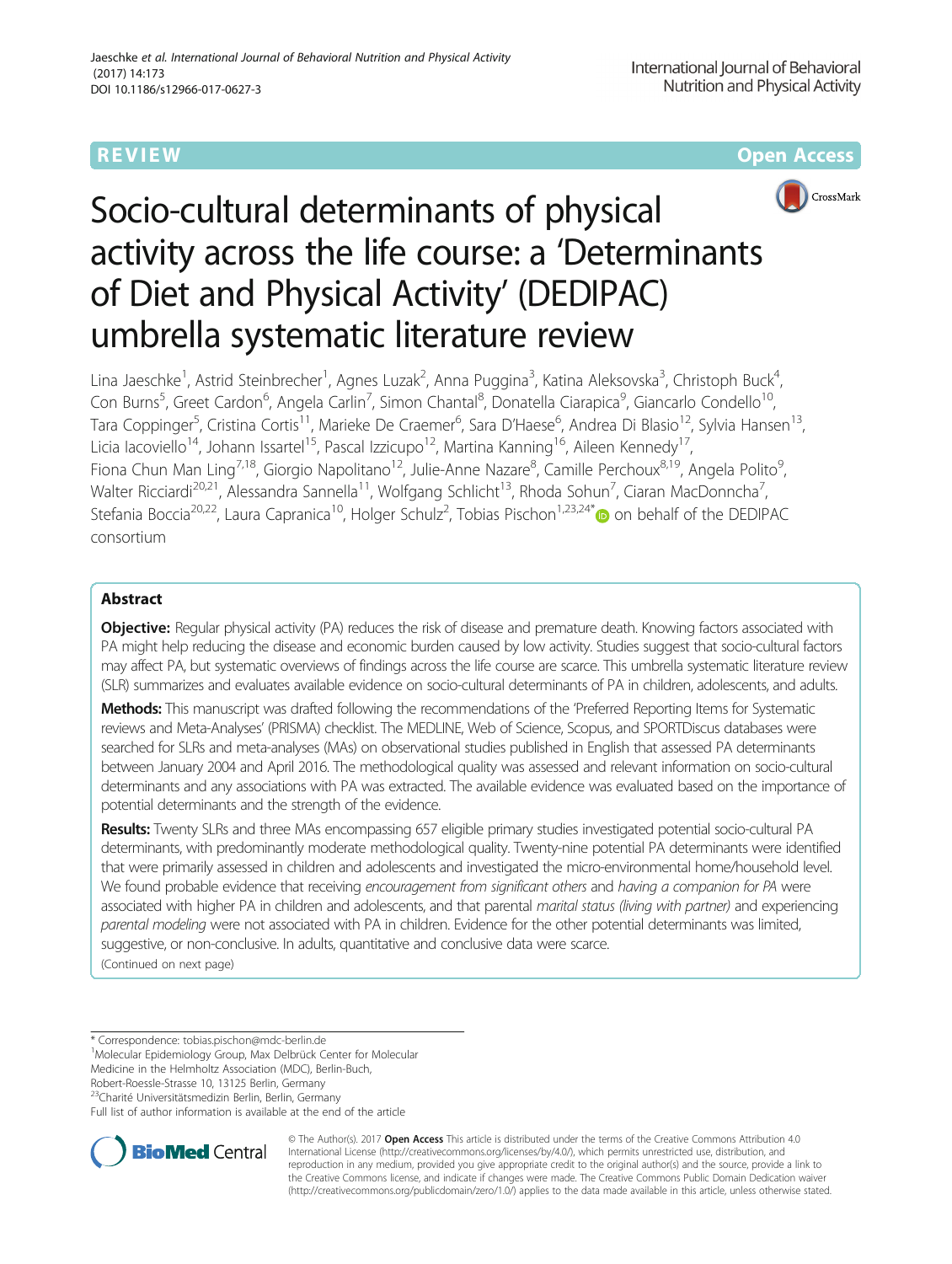## (Continued from previous page)

**Conclusions:** A substantial number of SLRs and MAs investigating potential socio-cultural determinants of PA were identified. Our data suggest that receiving social support from significant others may increase PA levels in children and adolescents, whereas parental marital status is not a determinant in children. Evidence for other potential determinants was limited. This was mainly due to inconsistencies in results on potential socio-cultural determinants of PA across reviews and studies.

Trial registrations: This umbrella SLR was recorded on PROSPERO (Record ID: [CRD42015010616](http://www.crd.york.ac.uk/PROSPERO/display_record.php?ID=CRD42015010616)).

Keywords: Socio-cultural determinants, Physical activity, Life course, Children, Adolescents, Adults, Umbrella systematic literature review

## Background

Lack of physical activity (PA) is an established risk factor for numerous chronic diseases and premature death, whereas regular PA reduces disease and mortality risk [[1](#page-13-0)–[3\]](#page-13-0). For adults (i.e., 18–64 years) and older adults (i.e., ≥65 years), the World Health Organization (WHO) recommends at least 150 min of moderate or 75 min of vigorous PA per week to prevent noncommunicable diseases, while children and adolescent between 5 and 17 years should accumulate at least 60 min of moderate-to-vigorous activity [\[2](#page-13-0)]. Nevertheless, 23% of adults globally, up to one third of European adults, and a vast majority of children and adolescents in Europe and worldwide are not sufficiently active to meet these recommendations [\[4](#page-13-0)–[6](#page-13-0)]. Low PA accounts for a huge, but avoidable disease burden and is among the five leading risks for mortality in the world, responsible for 5.5% of deaths globally [[3](#page-13-0), [7\]](#page-13-0). In addition, it is among the seven leading risk factors for disability-adjusted life years (DALYs), responsible for 3.5% of DALYs in the WHO European Region [\[8](#page-13-0)].

Research into determinants (causally related factors) and correlates (associated factors) of PA have increased in the last decade, and several factors have been identified to be purportedly related to PA, including socio-cultural factors [\[9](#page-13-0)–[12](#page-13-0)]. Socio-cultural determinants of PA are defined as 'community's or society's attitudes, beliefs, and values related to health behaviour' that might have a 'powerful effect on the behaviour of individual members of the community group' [[13\]](#page-13-0). However, systematic overviews on socio-cultural determinants of PA are scarce and mainly focus on specific age ranges, neglecting the possibility to evaluate the impact of socio-cultural PA determinants in different age groups [\[9, 10](#page-13-0)].

The aim of this umbrella systematic literature review (SLR) was to provide an overview, compilation, and evaluation of the available evidence from published SLRs and meta-analyses (MAs) of primary observational studies assessing socio-cultural determinants of PA in children, adolescents, and adults.

# Materials and methods

The European Commission has initiated the 'Joint Programming Initiative A Healthy Diet for a Healthy Life'

aiming to enhance cooperation, to pool knowledge, and to engage in a common research agenda to finally promote healthy lifestyles across Europe [\[14\]](#page-13-0). As first act, the 'DEterminants of DIet and Physical ACtivity (DEDI-PAC) Knowledge Hub (KH)' was launched in 2013 as a multi-disciplinary collaboration of experts, organizations, and consortia across 12 European countries [\[15](#page-13-0)]. One of the aims of the DEDIPAC KH was to assess determinants of PA across the life course. The DEDIPAC KH coordinated seven umbrella SLRs (i.e., reviews that assemble together several systematic reviews on the same condition [[16](#page-13-0)]) on the evidence on biological, psychological, behavioural, physical, socio-cultural, economic, and policy determinants of PA [\[15](#page-13-0)]. Diet was addressed separately [\[17](#page-13-0)].

The seven manuscripts were drafted following recommendations of the 'Preferred Reporting Items for Systematic reviews and Meta-Analyses' (PRISMA) checklist [[18\]](#page-13-0). The protocol applied to all seven DEDIPAC umbrella SLRs was recorded on PROSPERO (Record ID: CRD42015010616), the international prospective register of systematic reviews [\[19\]](#page-13-0).

## Search strategy and eligibility criteria

To identify eligible SLRs and MAs investigating determinants of PA in different age groups, a systematic online search limited to English publications was conducted in MEDLINE, Web of Science, Scopus, and SPORTDiscus databases. To avoid duplications of the earliest individual studies included in the SLRs and MAs, the search was limited to publications between January, 1st, 2004 and April, 30th, 2016. The decision on the cut-off date was made since the seven umbrella SLRs were initiated in 2014 and the DEDIPAC KH aimed to encompass a 10-years publication period [[15\]](#page-13-0). In 2016, prior to finalizing the seven umbrella SLRs, the literature search was updated to also include publications in 2015 and 2016, and, thus, to encompass the lifetime of the DEDIPAC project. For all seven umbrella SLRs, the same search strategy (Additional file [1](#page-12-0)) and eligibility criteria were used. SLRs or MAs of observational primary studies on the association between any variable and PA, exercise, or sport as main outcome were initially included. Sedentary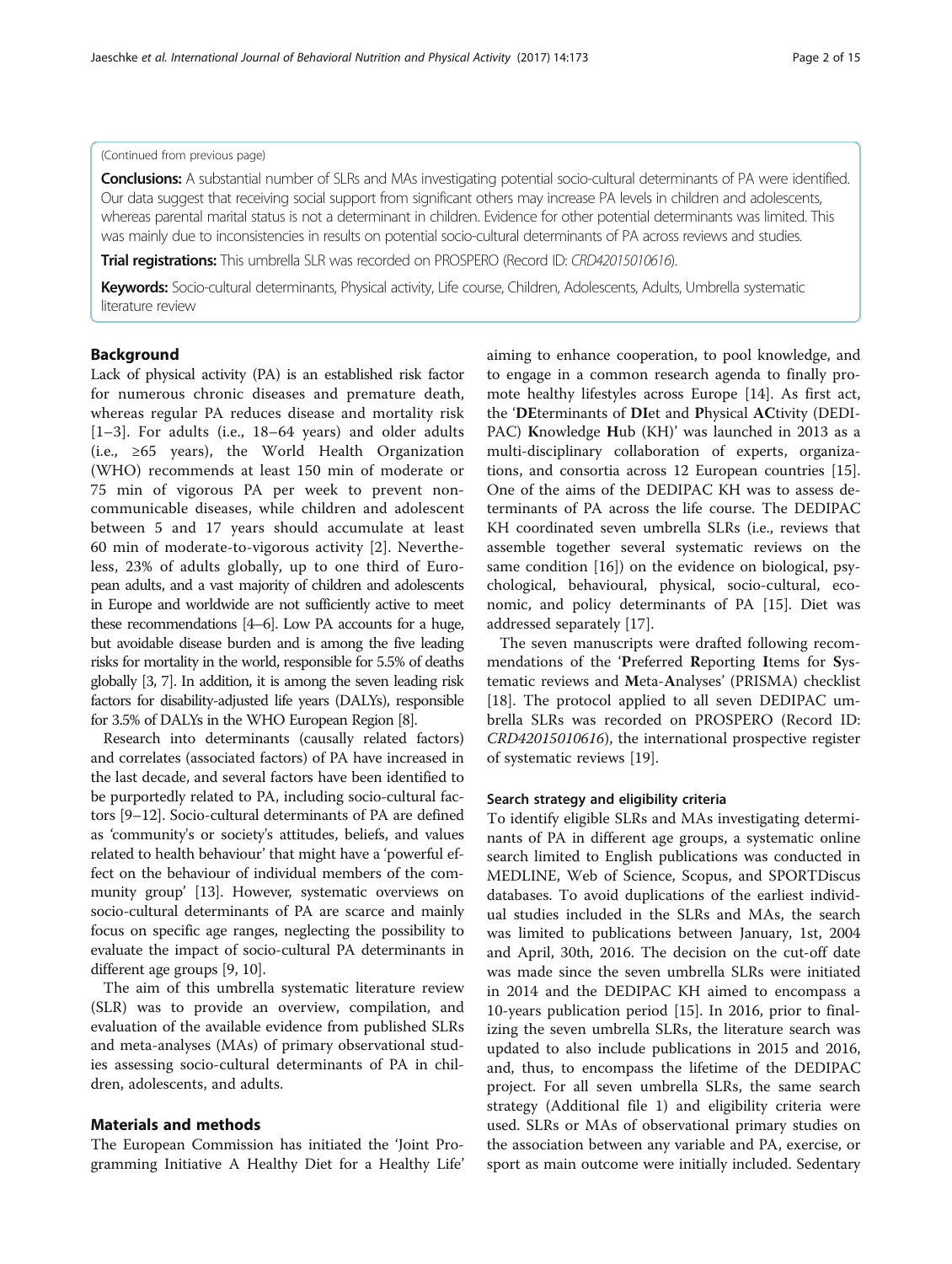behaviour was not included in the current umbrella SLR as it was addressed separately [[20](#page-13-0), [21](#page-13-0)]. The following exclusion criteria were applied: i) SLRs and MAs of intervention studies; ii) SLRs and MAs that focused on specific disease groups; iii) umbrella SLRs.

## Selection process

The identified articles were arranged alphabetically and distributed among the 15 partners of the DEDIPAC KH. For each partner, two reviewers independently screened the titles, abstracts, and full texts of assigned articles and assessed them for eligibility. Before final inclusion or exclusion, a common decision had to be reached; any uncertainty and disagreement was resolved by consulting three further authors to reach consensus (SB, LC, AP).

The SLRs and MAs judged eligible were referred to as 'reviews'. PA was classified broadly to include the whole spectrum, from unstructured daily activities to exercise and competitive sports, independently from frequency, duration, or intensity.

## Quality assessment of SLRs

Methodological quality of eligible SLRs was evaluated using a slightly modified version of 'A MeaSurement Tool to Assess systematic Reviews' (AMSTAR) [[22, 23](#page-13-0)]. AMSTAR requires as one criterion a conflict of interest statement in the published SLR, as well as in the studies included in the SLR; for this umbrella SLR it was sufficient if this statement was provided in the published SLR.

Eligible SLRs were distributed among the DEDIPAC KH partners and quality was independently assessed by two reviewers from each partner; any uncertainty and disagreement was resolved by consensus by three further authors (SB, LC, AP). AMSTAR criteria were scored 1 if they were fulfilled by the SLR or 0 if not applicable, not fulfilled, or could not be answered based on the information provided by the SLR. The summed quality score was classified as weak (sum quality score  $\leq$  3), moderate  $(4 \text{ to } 7)$ , or strong  $(≥8)$ .

## Data extraction

The following data were independently extracted by two reviewers from each partner: author and year of publication, type of review (SLR or MA); total number of primary studies (all studies included within the review) and number of primary studies that focused on sociocultural determinants (in the following defined as 'eligible primary studies'). Subsequently, for each eligible primary study, information on the study (e.g., study design, age), PA outcome (e. g., overall or moderate PA), and year of publication was extracted. Study design of eligible primary studies was classified as 'quantitative cross-sectional', 'quantitative longitudinal' (including follow-up information), 'qualitative', or 'other'. Only quantitative eligible primary studies were systematically analysed. Further, information on the socio-cultural determinant(s) assessed in the eligible primary studies was extracted. Additionally, the overlap of eligible primary studies between reviews was identified. Some reviews provided results for eligible primary studies, others for sub-samples of eligible primary studies, for example, separately for sexes or PA outcomes; collectively, these are defined as 'eligible samples' (either eligible primary studies or eligible sub-samples) and form the basis for this umbrella SLR. The number of positive, negative, null, or indecisive associations reported for eligible samples with regard to specific determinants was extracted.

Since eligible primary studies included in the reviews were of cross-sectional as well as longitudinal design, in the following, the term 'potential determinant' is used to encompass correlates (associated factors identifiable via cross-sectional studies) and determinants (causally related factors, requiring longitudinal analyses) of PA.

# Categorization of included socio-cultural determinants of PA and age groups

Following the 'ANalysis Grid for Environments Linked to Obesity' (ANGELO) framework, identified potential socio-cultural determinants were grouped into the 'home/household', 'educational institutions', 'workplace', or 'neighbourhood' level, representing the microenvironment of individuals' interaction, or the 'city/municipality/region/country' level, representing the macroenvironment [\[13\]](#page-13-0).

Similarly or equally defined potential determinants reported in the reviews were combined; for example, 'parental support' and 'encouragement from parents' were combined to 'encouragement from significant others'. Where suitable, individual potential determinants were grouped into broader categories to facilitate the structuring (e.g., encouragement from significant others, having a companion for PA, parental modeling, and parental watching were assigned to supportive behaviour from significant others, but were individually evaluated). If necessary, the direction of a reported association between a potential determinant and PA in the published reviews was inverted to meet the defined direction of association of potential determinants.

Findings were assigned to 'children', if the reported mean age or age range of eligible primary studies was <12 years, to 'adolescents' if 12 to ≤18 years, to 'children and adolescents' for populations aged ≤18 years, and to 'adults' for ages >18 years.

## Evaluation of the importance of determinants and strength of the evidence

Data extracted for potential determinants were summarized and evaluated by applying two slightly modified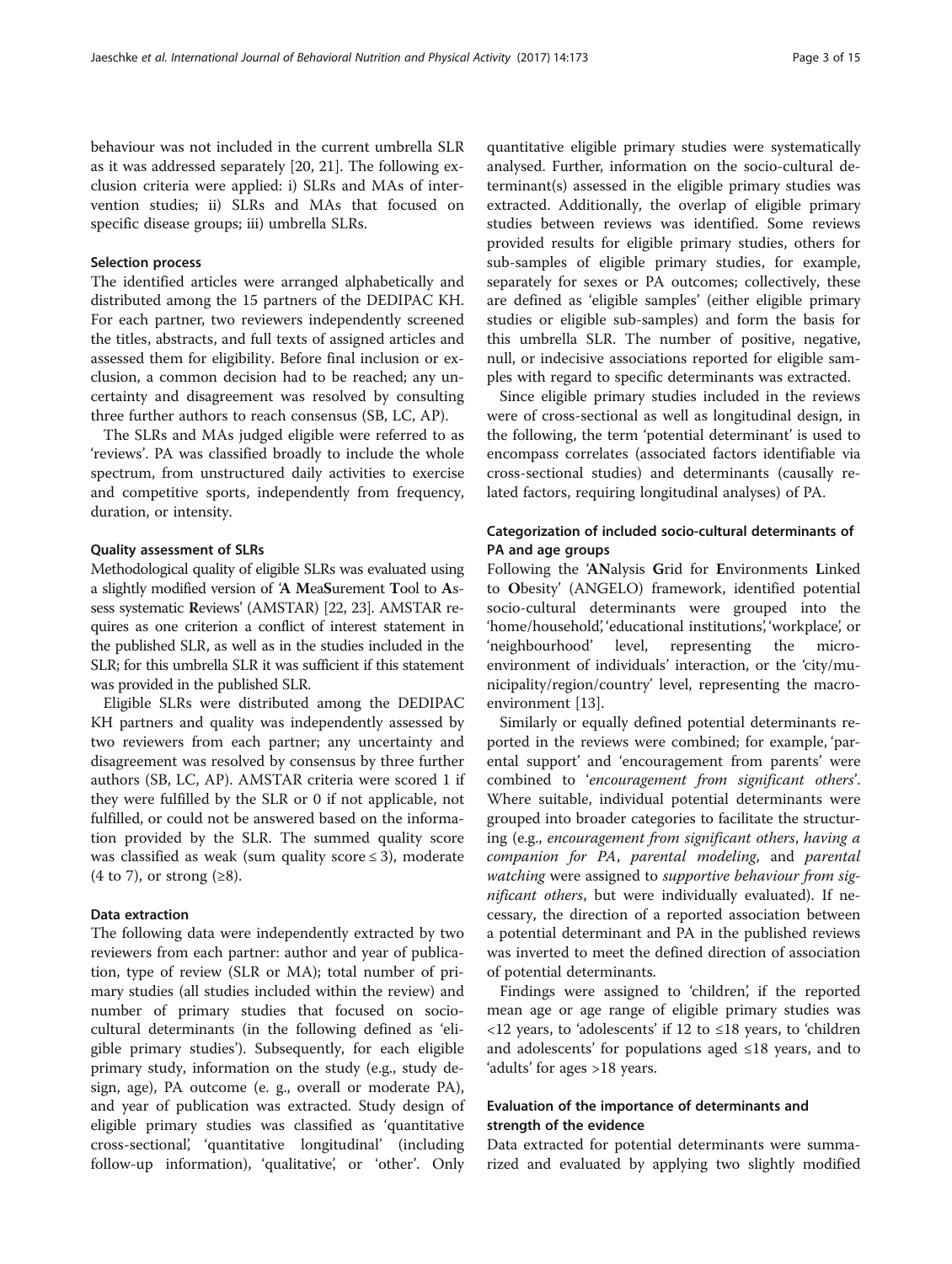grading scales [[24\]](#page-13-0). The first grading scale evaluated the 'importance of a potential determinant' and refers to the number of eligible samples showing a positive, negative, or null association [[24](#page-13-0)]. For MAs, significant associations or non-significant associations with effect sizes >0.3 are defined as a positive or negative association, depending on the reported direction [[24](#page-13-0)]; otherwise, the finding was counted as null association. The importance of a potential determinant was scored between '++' (highest level of importance for a positive or negative association) to '–' (highest level of importance for no association, Table 1).

The second grading scale was based on modified recommendations of the World Cancer Research Fund [[24](#page-13-0), [25](#page-13-0)]. It evaluated the 'strength of the evidence' based on the number of reviews, the reported study design of eligible primary studies, and the consistency across primary samples (Table 1) [\[24, 25\]](#page-13-0).

Table 1 Importance of a potential determinant and strength of the evidence [[24](#page-13-0), [25](#page-13-0)]

|         |           | Importance of a potential determinant <sup>a</sup> |
|---------|-----------|----------------------------------------------------|
|         |           | association across primary samples                 |
|         | $\%$      | direction                                          |
| $^{++}$ | 100       | positive or negative                               |
| $^{+}$  | >75       | positive or negative                               |
|         | $\leq 75$ | positive or negative and                           |
|         | $\leq 75$ | no association                                     |
|         | >75       | no association                                     |
|         | 100       | no association                                     |

Strength of the evidence<sup>b</sup>

|           | 'sufficient evidence' |                     | 'consistency'          |
|-----------|-----------------------|---------------------|------------------------|
|           | reviews               | independent cohorts | across primary samples |
|           | n                     | n                   | %                      |
| Ce        | $\geq$ 3              | $\geq$              | 100                    |
| Pe        | $\geq$                | $\geq$              | >75                    |
| $\vert$ s | >1                    | $\geq$ 1            | >66                    |
| Lnc       | >1                    |                     | $\leq 66$              |

Ce Convincing evidence, Pe Probable evidence, Ls Limited, suggestive evidence, *Lnc* Limited, non-conclusive evidence

<sup>a</sup>Importance was evaluated based on the proportion of study that reported a positive or negative association between a potential determinant and PA. E.g., a potential determinant was scored '++' if 100% of eligible samples reported either a positive or a negative association with PA

<sup>b</sup>Strength of the evidence was evaluated based on the number of reviews, the reported study design of eligible primary studies, and the consistency across primary samples. For each level of evidence, each criterion for number of reviews, study design, and consistency had to be fulfilled. E.g., there was 'convincing evidence' (Ce, highest level of evidence), if the results were: (1) based on a substantial number of reviews (here defined as ≥3 SLRs, [\[70](#page-14-0)]) including data of different study designs and (2) based on at least two independent primary cohort studies and, (3) showed a consistent association with PA (here defined as 100% of eligible samples reported associations to be in the same direction)

Qualitative results of reviews were not included in the grading of the importance of potential determinants or strength of the evidence, but were reported narratively to complete and supplement the results found for quantitative primary studies where suitable.

## Results

## SLRs and MAs selection process

In total, 17,941 articles were initially identified during the systematic literature search (Fig. [1](#page-4-0)). After elimination of duplicates, and screening of titles, abstracts, and full texts, 23 reviews were eligible for the present umbrella SLR [\[26](#page-13-0)–[48\]](#page-14-0), including 19 SLRs [[26](#page-13-0)–[37](#page-13-0), [39, 41, 42](#page-14-0), [44](#page-14-0)– [47\]](#page-14-0), three MAs [[40](#page-14-0), [43, 48\]](#page-14-0), and one combined SLR/MA [[38\]](#page-13-0) (Fig. [1](#page-4-0)).

## Quality assessment of the included SLRs

The quality assessment was performed for the 20 included SLRs (Additional file [2](#page-12-0)). Of these, 14 were evaluated as being of moderate [[26, 28](#page-13-0), [29](#page-13-0), [31](#page-13-0)–[35](#page-13-0), [38,](#page-13-0) [39](#page-14-0), [42](#page-14-0), [44, 45](#page-14-0), [47\]](#page-14-0) and six as being of weak quality [\[27, 30, 36](#page-13-0), [37,](#page-13-0) [41](#page-14-0), [46](#page-14-0)].

## Characteristics of the included reviews and eligible primary studies

The characteristics of the 23 included reviews comprising a total of 657 eligible primary studies are summarized in Table [2.](#page-5-0) Two reviews focused exclusively on potential socio-cultural determinants [[37](#page-13-0), [43](#page-14-0)], whereas the others also assessed other potential PA determinants. In most reviews, the eligible primary studies came from multiple continents. The majority was conducted in North-America (64.1%) and Europe (21.8%), while few were included from Asia (2.6%) and South America (0.7%). The study design was provided for 461 (70.2%) of the 657 eligible primary studies [\[28](#page-13-0), [29, 31](#page-13-0)–[39, 43](#page-14-0)–[48](#page-14-0)]; of these 461 eligible primary studies, the greatest portion (75.9%) were classified as quantitative cross-sectional [[28, 31, 33](#page-13-0)–[36](#page-13-0), [38,](#page-13-0) [39, 43, 44](#page-14-0), [46](#page-14-0)–[48\]](#page-14-0) followed by quantitative longitudinal (23.2%), with follow-up periods, if reported, between 8 weeks to 13 years [\[29, 31](#page-13-0)–[38,](#page-13-0) [43](#page-14-0), [45](#page-14-0)–[48](#page-14-0)]. The sample size of eligible primary studies ranged from 8 [\[26](#page-13-0)] to 80,944 [\[32\]](#page-13-0) and the total sample size per review ranged from 350 [[28\]](#page-13-0) to 228,587 [[32](#page-13-0)].

Five reviews reported data on children only [[30, 35](#page-13-0), [36, 38](#page-13-0), [44\]](#page-14-0), six separately on children and adolescents [[29, 31](#page-13-0), [33](#page-13-0), [41, 45](#page-14-0), [46](#page-14-0)], and another six (including all MAs) on children and adolescents together [[27, 34](#page-13-0), [37](#page-13-0), [40, 43, 48\]](#page-14-0) (Fig. [2\)](#page-7-0). Six reviews reported on adults [[26](#page-13-0), [28, 32,](#page-13-0) [39, 42, 47\]](#page-14-0). Of these, four examined subgroups of the general population; i.e. South Asian women with an immigrant background [\[26](#page-13-0)], Native Americans [\[28](#page-13-0)], rural women [\[39](#page-14-0)], and African American adults [\[42](#page-14-0)]. Across the 23 included reviews, 574 eligible primary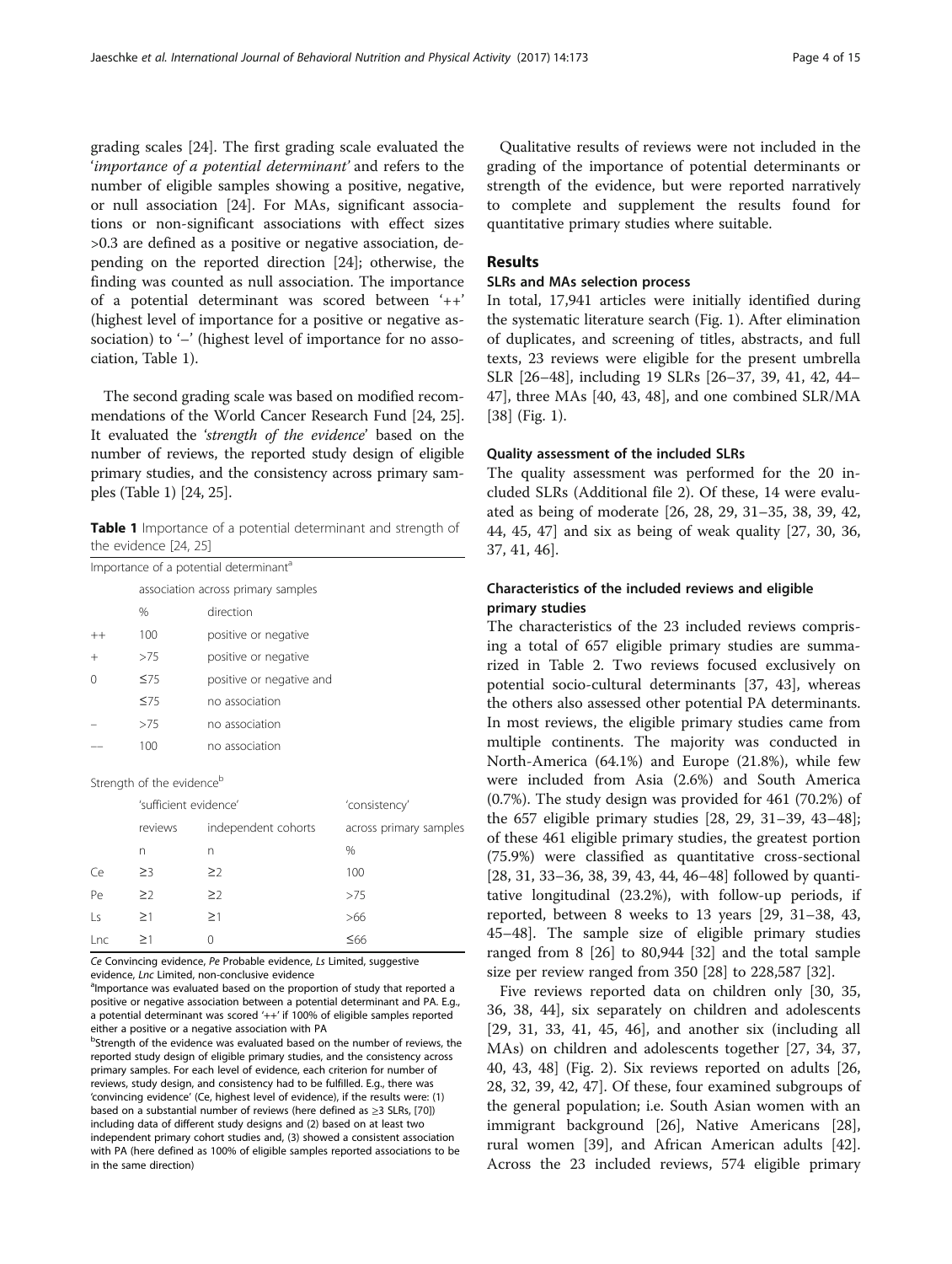<span id="page-4-0"></span>

meta-analyses (MAs) of observational primary studies investigating potential determinants of physical activity published in English between January, 1st, 2004 and April, 30th, 2016 and the final selection of eligible reviews

studies on children and/or adolescents and 83 on adults, respectively, were originally identified. In children and/ or adolescents, 23.0% of eligible primary studies were included multiple times in two to seven reviews; 4.8% of eligible primary studies on adults were included in two reviews.

# PA outcomes

Most reviews assessed a variable representing overall PA as outcome to examine determinants of PA, comprising general PA measures investigated in the eligible primary studies, like 'total PA', 'overall PA', or 'exercise' [\[26](#page-13-0)–[28](#page-13-0), [31](#page-13-0), [33](#page-13-0)–[40, 42, 43](#page-14-0), [45, 46, 48](#page-14-0)] (Table [2\)](#page-5-0). In contrast, few reviews focused on specific PA outcomes, with four reviews analysing moderate-to-vigorous PA [\[30, 31](#page-13-0), [36](#page-13-0), [47](#page-14-0)], two reviews examining moderate PA [\[31,](#page-13-0) [47\]](#page-14-0), and two others examining change in overall PA [\[29, 32\]](#page-13-0). Further PA outcomes (e.g., leisure-time PA) were assessed in individual reviews [\[30](#page-13-0)–[32](#page-13-0), [37,](#page-13-0) [41](#page-14-0), [44, 47](#page-14-0)]. As described, results on all PA outcomes originally investigated in the eligible reviews were combined to 'PA' in the present umbrella SLR to comprehensively summarize the evidence.

# Categorization of included socio-cultural determinants of PA

Initially, 98 mutually not exclusive potential sociocultural determinants were extracted in children, 45 in adolescents, 22 in children and adolescents studied together, and 39 in adults (Fig. [2\)](#page-7-0). After harmonization of terminology, 29 potential socio-cultural determinants were retained across all ages. These were assigned to the micro-environmental house/household (18 potential determinants), educational institutions (five potential determinants), and neighbourhood level (four potential determinants), or to the macro-environmental city/municipality/region/country level (two potential determinants) (Additional file [3](#page-12-0)). The home/household level included: family composition, significant others' health status, supportive behaviour from significant others, social norms, significant others' PA, participation in organized sports, and involvement of social contact. The educational institutions level included: supportive behaviour at school, teacher specific educational level, and PA level at school (teacher PA). The neighbourhood level included: seeing people exercise, society composition (young society), social inclusion and acculturation, and neighbourhood satisfaction. At the city/municipality/region/country level, cultural climate and religion were assessed (Additional file [3\)](#page-12-0).

While the majority of identified socio-cultural determinants belonged to the home/household level, potential determinants of the city/municipality/region/country level were only investigated in qualitative eligible primary studies in adults (Fig. [2,](#page-7-0) Table [3](#page-8-0)).

# Importance of socio-cultural determinants of PA and strength of the evidence

None of the associations of potential socio-cultural determinants and PA assessed was evaluated as possessing convincing evidence (Table [3,](#page-8-0) Additional file [4](#page-12-0)).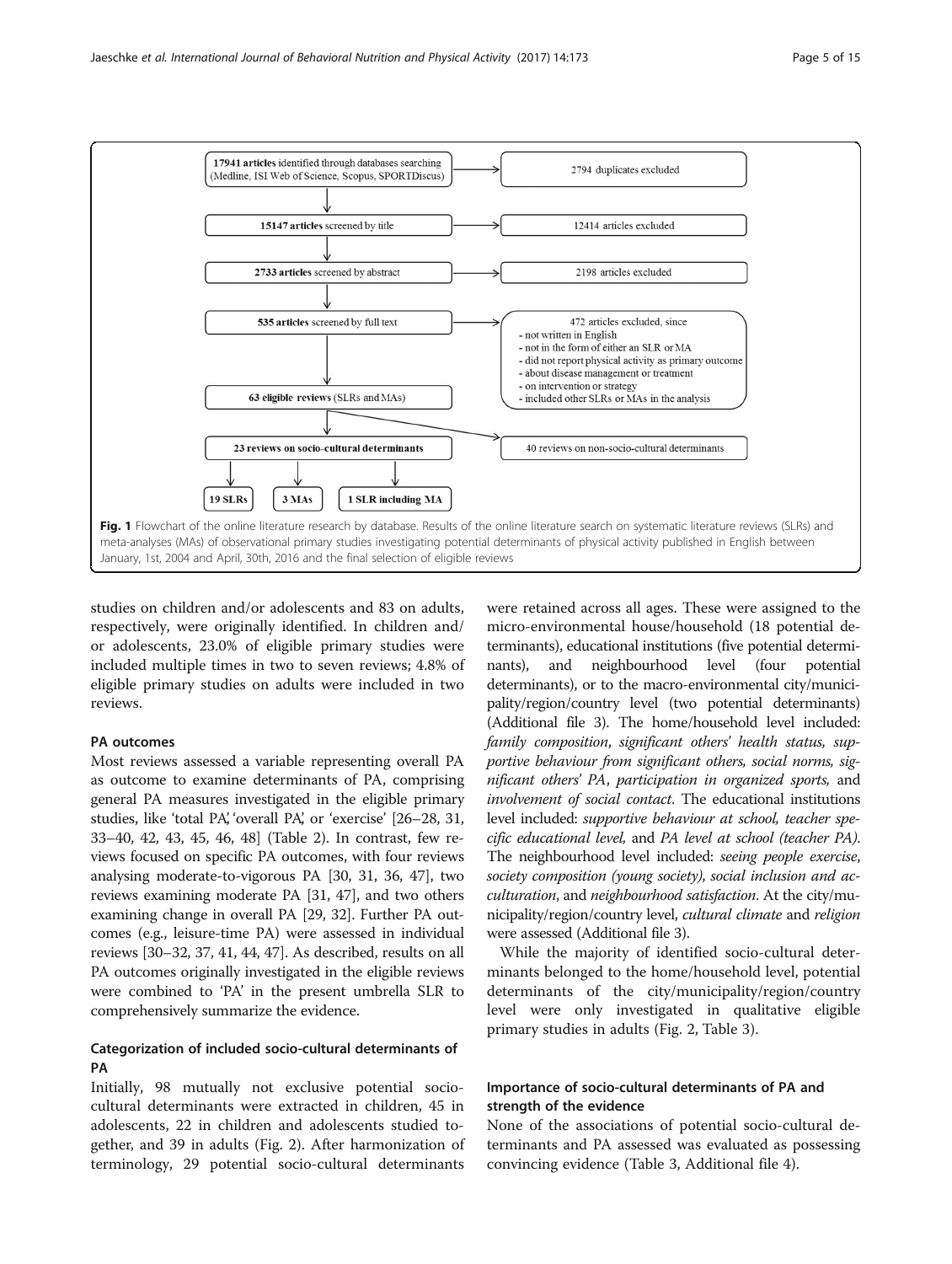<span id="page-5-0"></span>

| Table 2 Characteristics of the eligible primary studies |                     |                                                                                                                        |                                                                                                                                                                                                          |                                     |                                                                         |                                      |                                                                                                        |
|---------------------------------------------------------|---------------------|------------------------------------------------------------------------------------------------------------------------|----------------------------------------------------------------------------------------------------------------------------------------------------------------------------------------------------------|-------------------------------------|-------------------------------------------------------------------------|--------------------------------------|--------------------------------------------------------------------------------------------------------|
|                                                         |                     | Eligible primary studies                                                                                               |                                                                                                                                                                                                          |                                     |                                                                         |                                      |                                                                                                        |
| Author, Date (type of review) [Ref]                     | $\subset$           | Continent/s (n)                                                                                                        | Study design (n)                                                                                                                                                                                         | Total sample size<br>(sample range) | Age range or mean<br>(years)                                            | (female, % range)<br>Gender          | Physical activity<br>(PA) outcome                                                                      |
| Babakus WS, 2012 (SLR) [28]                             | $\approx$           | Europe (9), North America<br>(2), Australia/Oceania (1)                                                                | N. A. qualitative                                                                                                                                                                                        | 587 (8-127) <sup>a</sup>            | $16 - 70 +$                                                             | N.A. to 100                          | overall PA                                                                                             |
| Beets MW, 2010 (SLR) [29]                               | 39                  | ∠<br>∠                                                                                                                 | N. A. quantitative<br>and qualitative                                                                                                                                                                    | $\frac{1}{2}$                       | $\frac{1}{2}$                                                           | $\stackrel{<}{\scriptstyle{\sim}}$   | overall PA                                                                                             |
| Coble JD, 2006 (SLR) [30]                               |                     | North America (1)                                                                                                      | cross-sectional (1)                                                                                                                                                                                      | 350                                 | $20 - 50$                                                               | 100                                  | overall PA                                                                                             |
| Craggs C, 2011 (SLR) [31]                               | $\overline{0}$      | (3), Australia/Oceania (1), Asia (1)<br>North America (14), Europe                                                     | months - 7 years)<br>longitudinal (19;<br>follow-up: 4                                                                                                                                                   | 37,518 (28-12,812)                  | 10-13 <sup>b</sup> , adolescents:<br>children: 4-9 and<br>$13.1 - 16.0$ | N.A. to 100                          | change in overall PA                                                                                   |
| De Craemer M, 2012 (SLR) [32]                           | $\approx$           | ₹<br>Ź                                                                                                                 | $\stackrel{<}{\scriptstyle \sim}$                                                                                                                                                                        | ≺<br>Ź                              | 4–6 or results on<br>preschoolers <sup>b</sup>                          | $\leq$                               | total PA, MVPA, active<br>transportation                                                               |
| Edwardson CL, 2010 (SLR) [33]                           | 86 <sup>c</sup>     | (23), Australia/Oceania (7), Asia (2)<br>North America (54), Europe                                                    | cross-sectional (75),<br>months - 12 years)<br>$(11;$ follow-up: 20<br>longitudinal                                                                                                                      | $\stackrel{\triangle}{\simeq}$      | adolescents: 12-18 <sup>b</sup><br>children: 6-11 <sup>b</sup> ,        | $0 - 100$                            | steps per day, PA frequency<br>MVPA, overall PA, leisure-<br>time PA, organized PA,<br>and intensities |
| Engberg E, 2012 (SLR) [34]                              | $\equiv$            | alla<br>North America (8), Austr<br>/Oceania (3)                                                                       | follow-up: 2-10 years)<br>longitudinal (11;                                                                                                                                                              | 228,587 (558-80,944)                | $\frac{8}{218}$                                                         | $0 - 100$                            | fitness, and in participation<br>change in overall PA, in<br>in exercise                               |
| Ferreira I, 2006 (SLR) [35]                             | 96°                 | North America (75), Europe (18)<br>Australia/Oceania (3)                                                               | (10; follow-up: 8 weeks - 3 years)<br>cross-sectional (86), longitudinal                                                                                                                                 | N. A. (<100 to 25000)               | adolescents: 13-18 <sup>b</sup><br>children: 3-12 <sup>b</sup> ,        | N.A. to 100                          | overall PA                                                                                             |
| Gustafson SL, 2006 (SLR) [36]                           | $\overline{\gamma}$ | North America (26), Europe (5)                                                                                         | cross-sectional (26), longitudinal<br>(5; follow-up: N. A.)                                                                                                                                              | 25,908 (30-7320)                    | age range: 4-18,<br>mean age: 10.9ª                                     | N.A. to 100                          | overall PA                                                                                             |
| Hinkley T, 2008 (SLR) [37]                              | $\sim$              | North America (7)                                                                                                      | cross-sectional (6), longitudinal<br>$(1;$ follow-up: N. A.)                                                                                                                                             | 1095 (30-347)                       | age range: 3-7,<br>mean age: 3.8                                        | $\frac{1}{\alpha}$                   | overall PA                                                                                             |
| Maitland C, 2013 (SLR) [38]                             | $\infty$            | Asia (2), Australia/Oceania (2),<br>Europe (2), North America (2)                                                      | cross-sectional (6), longitudinal<br>(2; follow-up: N. A.)                                                                                                                                               | 8105 (62-2660)                      | 11.6                                                                    | $\stackrel{<}{\scriptstyle\sim}$     | overall PA, MVPA                                                                                       |
| Maturo CC, 2013 (SLR) [39]                              | $\overline{\infty}$ | North America (43), Europe (21),<br>Australia/Oceania (9), Asia (5),<br>multiple, continents (2),<br>South America (1) | N. A. quantitative (67), longitudinal<br>$(14;$ follow-up: N. A.)                                                                                                                                        | $123,888$ $(20-31,202)$ *           | age range: 8-21,<br>Grade $1-12$                                        | $0 - 100$                            | overall PA, PA intensity<br>(not further specified)                                                    |
| Mitchell J, 2012 (SLR, MA) [40]                         | $\approx$           | rica (1)<br>North America (8), Australia/<br>Oceania (3), South America (                                              | cross-sectional (8), longitudinal<br>(4; follow-up: 1-9 years)                                                                                                                                           | 1692 (30-331)                       | $2 - 7^{b}$                                                             | $\stackrel{<}{\scriptstyle{\simeq}}$ | overall PA                                                                                             |
| Olsen JM, 2013 (SLR) [41]                               | $\frac{1}{2}$       | North America (13)                                                                                                     | and qualitative (1), multiple, descriptive,<br>N. A. qualitative (4), N. A. quantitative<br>descriptive (2), N. A. quantitative (3),<br>cross-sectional (2), quantitative,<br>explanatory case study (1) | 6951 (17-2338)                      | $20 - 65 + a$                                                           | $\overline{100}$                     | overall PA                                                                                             |
| Pugliese J, 2007 (MA) [42]                              | $\mathcal{Q}$       | $\frac{1}{\alpha}$                                                                                                     | N. A. quantitative                                                                                                                                                                                       | 21,632 (21-8834)                    | $2.5 - 15.5$                                                            | $\frac{1}{\alpha}$                   | overall PA                                                                                             |
| Ridgers ND, 2012 (SLR) [43]                             | $\sim$              | Australia/Oceania (5), Europe<br>(1), North America (1)                                                                | ≮<br>N                                                                                                                                                                                                   | $\leq$ $\geq$                       | adolescents: 13-18 <sup>b</sup><br>children: 5-12 <sup>b</sup> ,        | $\stackrel{<}{\scriptstyle{\sim}}$   | overall PA during<br>school recess                                                                     |
| Siddiqi Z, 2011 (SLR) [44]                              | $\mathfrak{Z}$      | N.A. (African Americans<br>were included)                                                                              | N. A. qualitative                                                                                                                                                                                        | 797 (14-71)                         | $\frac{8}{218}$                                                         | $48 - 100^{a}$                       | overall PA                                                                                             |
| Singhammer J, 2015 (MA) [45]                            | $\circ$             | North America (4), Europe (3),<br>Australia/Oceania (2)                                                                | cross-sectional (7), longitudinal<br>(2; follow-up: N. A.)                                                                                                                                               | 11,159 (200-2458)                   | $6 - 18$                                                                | $\frac{1}{\alpha}$                   | overall PA                                                                                             |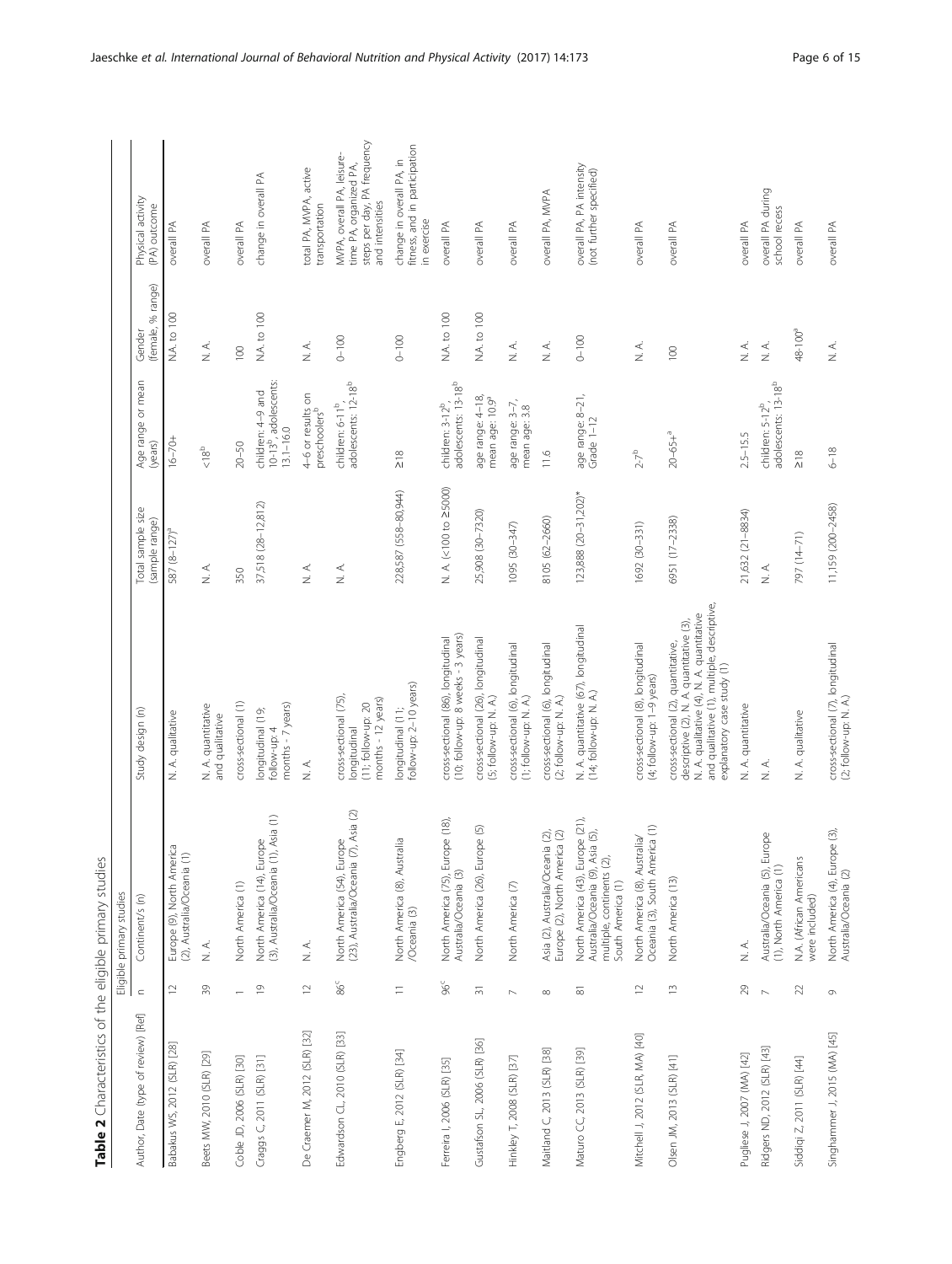|                                     |        | Table 2 Characteristics of the eligible primary studies (Continued)                           |                                                                           |                                     |                                                                  |                             |                                                                                                                   |
|-------------------------------------|--------|-----------------------------------------------------------------------------------------------|---------------------------------------------------------------------------|-------------------------------------|------------------------------------------------------------------|-----------------------------|-------------------------------------------------------------------------------------------------------------------|
|                                     |        | Eligible primary studies                                                                      |                                                                           |                                     |                                                                  |                             |                                                                                                                   |
| Author, Date (type of review) [Ref] |        | Continent/s (n)                                                                               | Study design (n)                                                          | Total sample size<br>(sample range) | Age range or mean<br>(years)                                     | (female, % range)<br>Gender | Physical activity<br>(PA) outcome                                                                                 |
| Stanley RM, 2012 (SLR) [46]         | œ      | North America (5), Australia/Oceania<br>(2), Europe (1)                                       | cross-sectional (7), questionnaire<br>validation study (1)                | ≺<br>z                              | 10.7                                                             | <<br>∠<br>∠                 | PA, after-school overall PA<br>school break time overall                                                          |
| Uijtdewillingen L, 2014 (SLR) [47]  |        | North America (3), Europe (2),<br>Australia/Oceania (1)                                       | longitudinal (6; follow-up:<br>$1-13$ years)                              | 21,163 (152-12,812)                 | adolescents: 8.5<br>children: 5.5,                               | $40 - 100$                  | overall PA                                                                                                        |
| Van der Horst K, 2007 (SLR) [48]    | $19^c$ | $\stackrel{<}{\scriptstyle{\sim}}$                                                            | cross-sectional (16), longitudinal<br>$(2;$ follow-up: N. A)              | ≺<br>z                              | adolescents: 13-18 <sup>b</sup><br>children: 4-12 <sup>b</sup> , | $\frac{1}{2}$               | overall PA                                                                                                        |
| Wendel-Vos W, 2007 (SLR) [49]       | 24     | Oceania (6), Asia (1), Europe (1)<br>North America (16), Australia/                           | cross-sectional (22), longitudinal<br>$(2;$ follow-up: N. A)              | 74672 <sup>ª</sup> (146-29.135)     | $\frac{8}{2}$                                                    | N.A. to 100                 | commuting activities, walking,<br>vigorous PA/ sports, MVPA,<br>general PA, moderate PA,<br>neighbourhood walking |
| Yao CA, 2015 (MA) [50]              | 106    | North America (62), Europe (28),<br>Asia (3),<br>Australia/Oceania (11),<br>South America (2) | (18; follow-up: 8 months - 9 years)<br>cross-sectional (88), longitudinal | 163,215 (14-68,288)                 | $2.5 - 18^{b}$                                                   | N.A. to 100                 | overall PA                                                                                                        |

*MA Meta-*Analysis, *MVPA Moderate-to-Vigorous Physical Activity, N. A.* Not Available, *PA Physical Activity, SLR Systematic Literature Review*<br><sup>a</sup>No information for one study<br>"Some primary studies included in both childr MA Meta-Analysis, MVPA Moderate-to-Vigorous Physical Activity, N. A. Not Available, PA Physical Activity, SLR Systematic Literature Review

aNo information for one study

<sup>b</sup>Information from inclusion criteria cSome primary studies included in both children and adolescents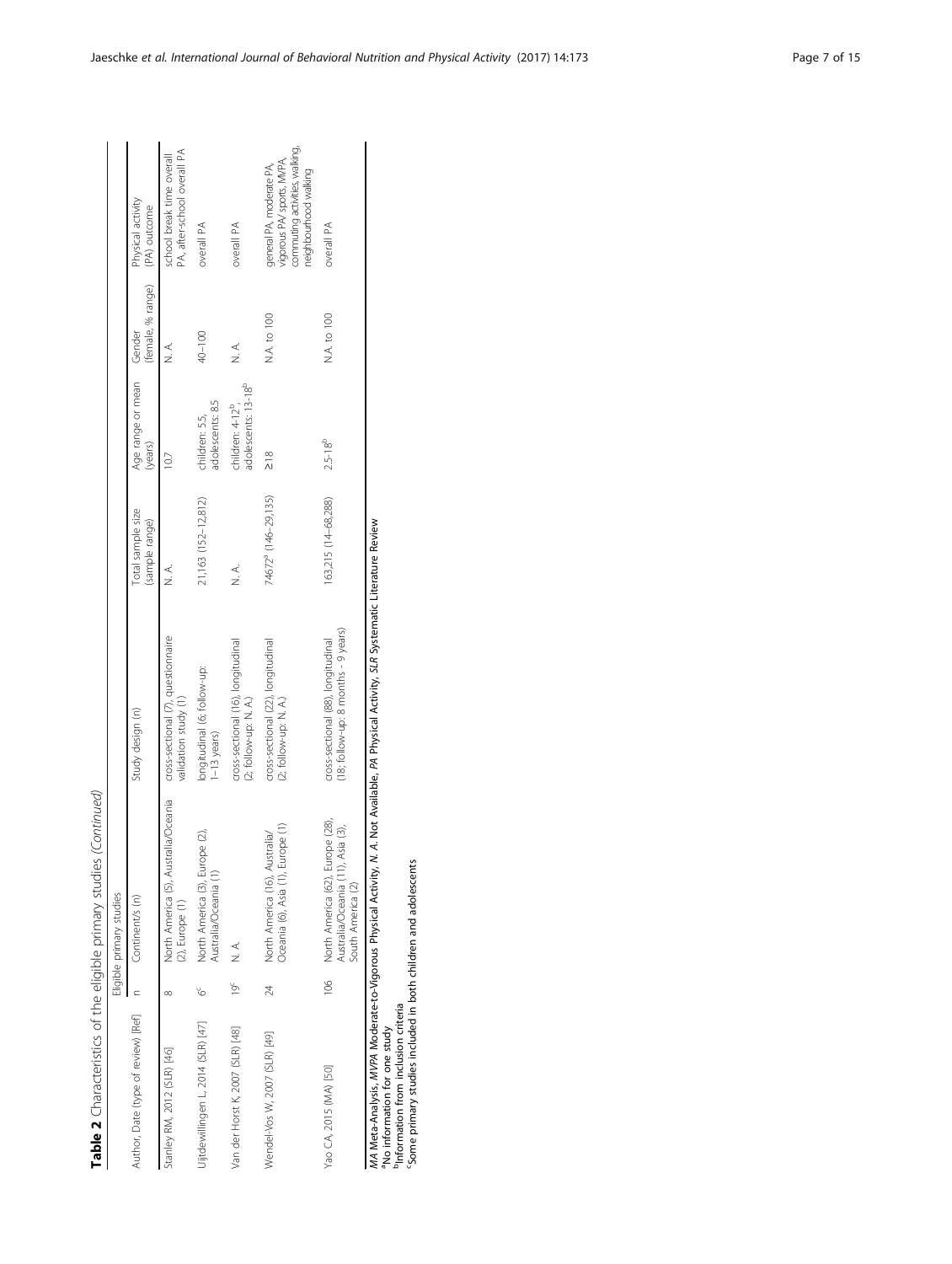<span id="page-7-0"></span>

Among the potential family composition determinants, there was probable evidence for no association between parental marital status (living with partner) and PA in children (−, Pe [[29](#page-13-0), [30, 33](#page-13-0), [46\]](#page-14-0)); 86% of all eligible primary samples reported a null result (Table [3](#page-8-0), Additional file [4](#page-12-0)). In adolescents based on one review only, limited, suggestive evidence was found that parental marital status (living with partner) is not associated with PA (−, Ls [\[33\]](#page-13-0)); 79% of all eligible samples showed no association. Where children and adolescents were studied together, there was limited, suggestive evidence for no association between parental marital status (living with partner) and PA (0, Ls [\[34,](#page-13-0) [43](#page-14-0)]); 67% of all eligible samples showed null results. For adults, there was limited, non-conclusive evidence (0, Lnc [[32](#page-13-0)]) though 64% of eligible samples showed a negative association between marital status (living with partner) and PA (0, Lnc [[32](#page-13-0)]); one qualitative eligible primary study reported being married as associated with PA in adults, but the direction of the association was not specified [[39](#page-14-0)].

Further, there was probable evidence for three determinants belonging to the supportive behaviour from significant others determinants (Table [3](#page-8-0), Additional file [4](#page-12-0)). Firstly, receiving encouragement from significant others was positively associated with PA in children and adolescents (+, Pe [[27, 34, 37,](#page-13-0) [40, 48\]](#page-14-0)). When analysed separately, evidence was limited, suggestive in children (0, Ls [\[29](#page-13-0)–[31](#page-13-0), [33, 35](#page-13-0), [36](#page-13-0), [38,](#page-13-0) [44](#page-14-0), [46\]](#page-14-0)), with 69% of eligible samples showing no association with PA. In adolescents, evidence was limited, non-conclusive (0, Lnc [[29, 31, 33,](#page-13-0) [41, 46\]](#page-14-0)). In adults, findings were inconsistent with limited, non-conclusive evidence (0, Lnc [\[47](#page-14-0)]), but experiencing *encouragement* from significant others was perceived as a facilitator to PA in 14 qualitative eligible primary studies in cultural subgroups [\[26](#page-13-0), [39](#page-14-0), [42\]](#page-14-0).

Secondly, there was probable evidence that *having a* companion for PA is a determinant of higher PA in children and adolescents (+, Pe [[27, 37,](#page-13-0) [48](#page-14-0)]) (Table [3](#page-8-0), Additional file [4](#page-12-0)). However, when analysed separately, evidence was limited, non-conclusive in children (0, Lnc [[29](#page-13-0)–[31](#page-13-0)]) and limited, suggestive in adolescents (−, Ls [[31,](#page-13-0) [45](#page-14-0)]), with 79% of eligible samples showing no association with PA in adolescents. In adults, having a companion for PA was inconsistently associated with PA with limited, non-conclusive evidence (0, Lnc [\[47](#page-14-0)]) though 73% of eligible samples showed a positive association.

Finally, there was probable evidence that parental *modeling* is not a determinant of PA in children (−, Pe [[29, 30\]](#page-13-0)) (Table [3,](#page-8-0) Additional file [4](#page-12-0)). In children and adolescents together, it was positively associated with PA in one eligible sample with limited, non-conclusive evidence (++, Lnc [[40\]](#page-14-0)). Parental modeling was not assessed in adolescents only or adults.

The evidence for the remaining potential determinants from the individuals' micro-environment at the 'home/ household, 'educational institutions,' or 'neighbourhood' level was either limited, suggestive or limited, nonconclusive regarding the association with PA across all ages (Table [3](#page-8-0), Additional file [4\)](#page-12-0). For example, in children there was limited, suggestive evidence that *parental* BMI/waist circumference was not associated with PA in 80% of eligible samples (−, Ls [\[29](#page-13-0), [30\]](#page-13-0)). In adults, with limited, non-conclusive evidence neighbourhood satisfaction was not associated with PA in 88% of eligible samples (−, Lnc [\[47](#page-14-0)]).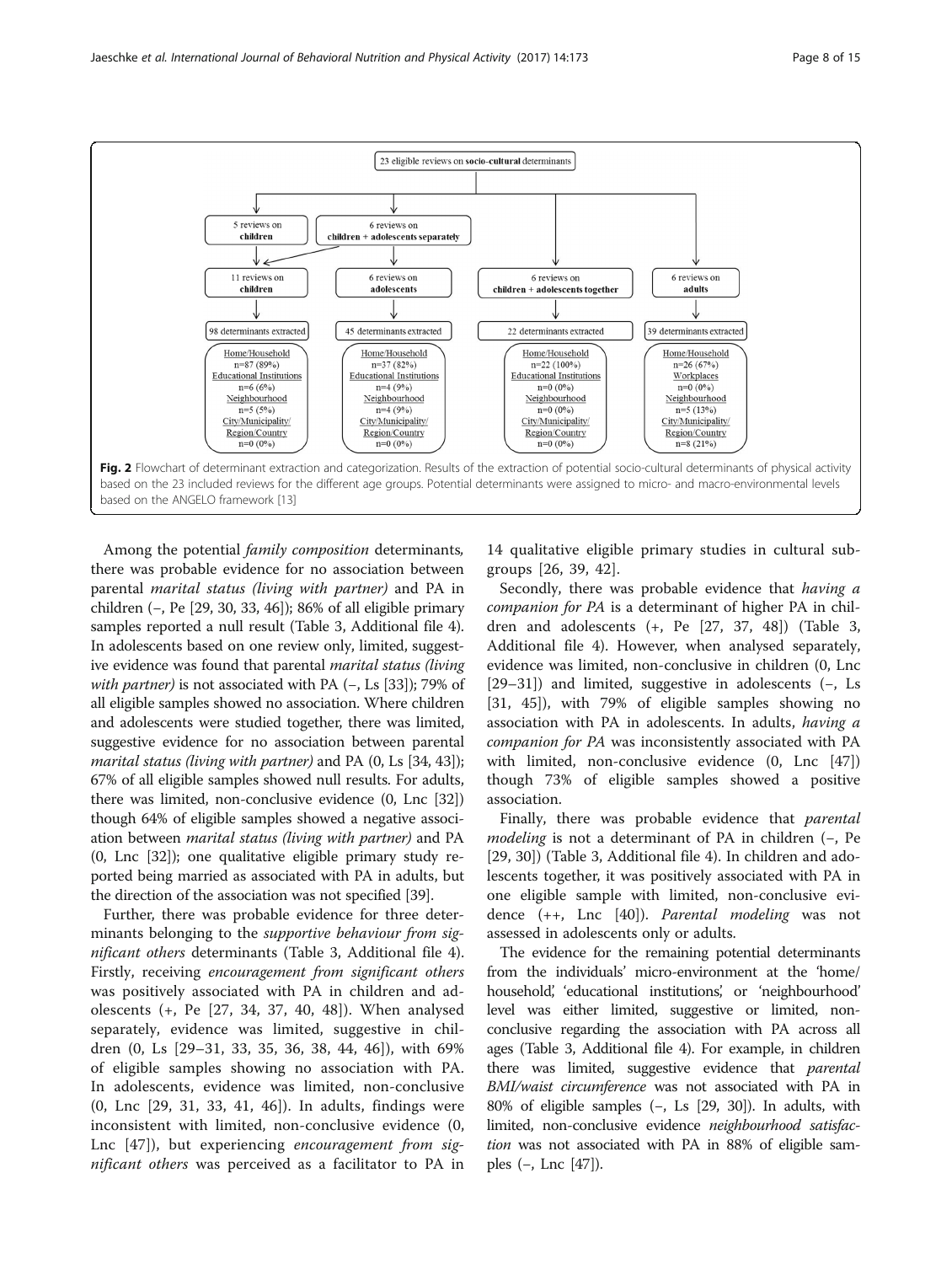# <span id="page-8-0"></span>Table 3 Summary of the results on the importance of potential determinants and the strength of the evidence

|                                                                     | <b>Children</b> (age range or<br>mean $age < 12$ years) | Adolescents (age range or                             | Children and adolescents (age Adults (age range or<br>mean age ≥ 12 to ≤18 years) range or mean age ≤ 18 years) | mean age $>$ 18 years)      |
|---------------------------------------------------------------------|---------------------------------------------------------|-------------------------------------------------------|-----------------------------------------------------------------------------------------------------------------|-----------------------------|
| potential determinant                                               |                                                         | evidence for an association with PA                   |                                                                                                                 |                             |
| MICRO-ENVIRONMENT                                                   |                                                         |                                                       |                                                                                                                 |                             |
| A Home/Household                                                    |                                                         |                                                       |                                                                                                                 |                             |
| 1. Family composition                                               |                                                         |                                                       |                                                                                                                 |                             |
| - Marital status (living with partner,<br>yes vs. no)               | -. Pe [31, 32, 35, 48]                                  | -, Ls [35]                                            | 0, Ls [36, 45]                                                                                                  | 0, Lnc [33] [41]            |
| - Having siblings (number or yes vs. no)                            | 0, Lnc [31, 32]                                         |                                                       |                                                                                                                 |                             |
| - Having dogs (yes vs. no)                                          | -, Lnc [32, 35]                                         |                                                       |                                                                                                                 |                             |
| - Number of children in household<br>(high vs. low; yes vs. no)     | --, Lnc [35]                                            | --, Lnc [35]                                          |                                                                                                                 | [41, 44]                    |
| - Family demands (yes vs. no)                                       |                                                         |                                                       |                                                                                                                 | [28, 41, 44]                |
| 2. Significant others' health status<br>(impaired vs. not impaired) |                                                         |                                                       |                                                                                                                 |                             |
| - Parental BMI/waist circumference                                  | $-$ , Ls [31, 32]                                       |                                                       |                                                                                                                 |                             |
| - Maternal depression                                               | $++$ , Ls <sup>a</sup> [40]                             |                                                       |                                                                                                                 |                             |
| 3. Supportive behaviour from significant<br>others (yes vs. no)     |                                                         |                                                       |                                                                                                                 |                             |
| - Encouragement from<br>significant others                          | 40, 46, 48]                                             | 0, Ls [31-33, 35, 37, 38, 0, Lnc [31, 33, 35, 43, 48] | +, Pe $^{\rm b}$ [29, 36, 39, 42, 50]                                                                           | 0, Lnc [49]<br>[28, 41, 44] |
| - Having a companion for PA<br>(yes vs. no)                         | 0, Lnc [31-33]                                          | -, Ls [33, 47]                                        | +, Pe <sup>b</sup> [29, 39, 50]                                                                                 | 0, Lnc [49]                 |
| - Parental modeling                                                 | -, Pe [31, 32]                                          |                                                       | $++$ , Lnc <sup>b</sup> [42]                                                                                    |                             |
| - Parental watching (presence,<br>observation)                      | -, Lnc [33, 46]                                         |                                                       | 0, Lnc [29, 50]                                                                                                 |                             |
| 4. Social norms (yes vs. no)                                        |                                                         |                                                       |                                                                                                                 |                             |
| - Awareness of PA                                                   | 0, Ls [31-33, 35, 40]                                   | 0, Lnc [31, 33, 35]                                   | --, Lnc [29, 50]                                                                                                |                             |
| - Physician advices                                                 |                                                         |                                                       |                                                                                                                 | $[44]$                      |
| - Parental concern about the<br>environment                         | $++$ , Lnc <sup>a</sup> [40]                            |                                                       |                                                                                                                 |                             |
| - Familial interaction and social<br>influences                     | 0, Lnc [32, 37, 46]                                     | 0, Ls [48]                                            |                                                                                                                 |                             |
| 5. Significant others' PA (high vs. low)                            | 0, Lnc [31-33, 35, 37, 38,<br>40, 46-48]                | 0, Lnc [31, 33, 35, 47, 48]                           | 0, Ls [36, 39, 50]                                                                                              | [44]                        |
| 6. Participation in organized sports<br>(yes vs. no)                | 0, Ls [31, 32, 35, 37, 46]                              |                                                       |                                                                                                                 | [44]                        |
| 7. Involvement of social contact<br>(yes vs. no)                    | ++, Lnc <sup>b</sup> [32, 37]                           | --, Ls [31]                                           |                                                                                                                 | 0, Lnc [49] [41]            |
| <b>B</b> Educational Institutions                                   |                                                         |                                                       |                                                                                                                 |                             |
| 1. Supportive behaviour at school<br>(yes vs. no)                   |                                                         |                                                       |                                                                                                                 |                             |
| - Encouragement at school                                           | --, Lnc [35]                                            | 0, Ls [35]                                            |                                                                                                                 |                             |
| - Teacher management (organization<br>of activities)                | --, Lnc [43]                                            |                                                       |                                                                                                                 |                             |
| - Teacher watching (presence,<br>observation)                       | 0, Lnc [43, 46]                                         |                                                       |                                                                                                                 |                             |
| 2. Teacher specific educational level<br>(yes vs. no)               | $++$ , Lnc <sup>b</sup> [35]                            |                                                       |                                                                                                                 |                             |
| 3. PA level at school (teacher PA,<br>high vs. low)                 | --, Lnc [35]                                            | -, Lnc [35]                                           |                                                                                                                 |                             |
| C Neighbourhood                                                     |                                                         |                                                       |                                                                                                                 |                             |
| 1. Seeing people exercise (yes vs. no)                              |                                                         | --, Lnc [35]                                          |                                                                                                                 | 0, Lnc [30, 49] [41]        |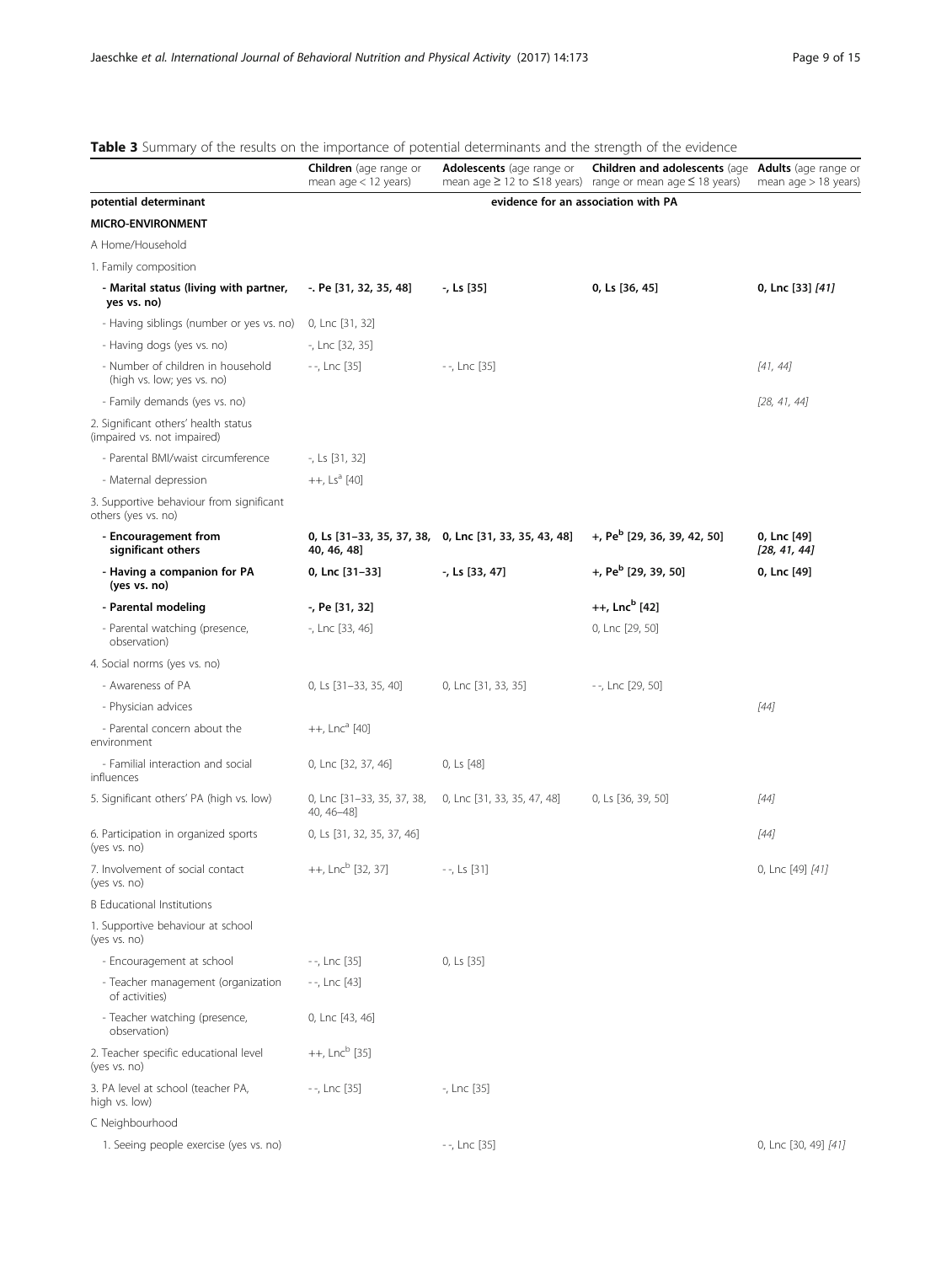| <b>Table 3</b> Summary of the results on the importance of potential determinants and the strength of the evidence <i>(Continued)</i> |  |  |  |
|---------------------------------------------------------------------------------------------------------------------------------------|--|--|--|
|---------------------------------------------------------------------------------------------------------------------------------------|--|--|--|

|                                                       | <b>Children</b> (age range or<br>mean $age < 12$ years) | Adolescents (age range or<br>mean age $\geq$ 12 to $\leq$ 18 years) | Children and adolescents (age<br>range or mean age $\leq$ 18 years) | <b>Adults</b> (age range or<br>mean $aqe > 18$ years) |
|-------------------------------------------------------|---------------------------------------------------------|---------------------------------------------------------------------|---------------------------------------------------------------------|-------------------------------------------------------|
| 2. Society composition (young society,<br>yes vs. no) | $++$ , Lnc <sup>b</sup> [32]                            | $-$ , Lnc [35]                                                      |                                                                     |                                                       |
| 3. Social inclusion and acculturation<br>(yes vs. no) | 0, Lnc [32, 35]                                         | 0, Ls [35]                                                          |                                                                     |                                                       |
| 4. Neighbourhood satisfaction (yes vs.<br>no)         | $++$ , Lnc <sup>b</sup> [35]                            | $-$ , Lnc [35]                                                      |                                                                     | -, Lnc [49]                                           |
| <b>MACRO-ENVIRONMENT</b>                              |                                                         |                                                                     |                                                                     |                                                       |
| D City/Municipality/Region/Country                    |                                                         |                                                                     |                                                                     |                                                       |
| 1. Cultural climate                                   |                                                         |                                                                     |                                                                     | [28, 44]                                              |
| 2. Religion                                           |                                                         |                                                                     |                                                                     | [28, 41]                                              |

BMI Body Mass Index, PA Physical Activity, Ce Convincing evidence, Pe Probable evidence, Ls Limited, suggestive evidence, Lnc Limited, non-conclusive evidence

<sup>a</sup>Negative association

b Positive association

Italics: qualitative studies eligible results are not included in this grading of the evidence Bold: determinants with probable evidence discussed in manuscript

## **Discussion**

This umbrella SLR comprehensively summarized and evaluated the current evidence on potential sociocultural determinants of PA in different age groups. From 23 reviews and over 400 different eligible primary studies, 29 potential determinants were identified. The vast majority (>80%) were assessed in children and/or adolescents and belonged to the micro-environmental home/household level. There was probable evidence that having a companion for PA and receiving encouragement from significant others were both associated with higher PA in children and adolescents, and that parental *mari*tal status (living with partner) and experiencing parental modeling were not associated with PA in children. In adults, quantitative and conclusive data were scarce. For the majority of potential determinants, evidence on associations was inconsistent and limited.

The fact that a substantial number of reviews was identified highlights socio-cultural determinants of PA as an important area of interest. However, there was a large overlap of eligible primary studies across reviews in youth, revealing that a large proportion of the evidence of potential socio-cultural PA determinants is based on the same data. The overlap in adults was considerably lower, which was mainly due to the focus on subgroups in four out of six reviews [\[26, 28,](#page-13-0) [39](#page-14-0), [42](#page-14-0)]. Despite this large overlap especially across the reviews in youth, the conclusion drawn by the reviews with regard to a specific potential determinant was not consistent across the reviews. This was mainly due to heterogeneity in the grading used and in the way of reporting and interpreting results between reviews.

The majority of reviews in our analysis investigated potential determinants of PA in children and/or adolescents, whereas only a minor proportion was on adults. This might be related to the expectation that youths may be more amenable to social influences than adults [[49, 50\]](#page-14-0) and, thus, to prevention strategies involving family and peers to foster PA. The fact that PA in childhood may track into adulthood may also be relevant [[51\]](#page-14-0). Knowing (socio-cultural) determinants of PA allows to identify population groups at risk for low PA, which, in turn, might enable counteracting physical inactivity in the youth as an effective strategy to prevent excess inactivity as a risk factor in later life [[2\]](#page-13-0). Further, adult's PA might be more entrenched and, thus, priority in research on PA modifiability is lower than in youths [\[51](#page-14-0)].

In children and/or adolescents, the majority of potential determinants identified belonged to the home/household level, while potential macroenvironmental determinants were assessed in adults only. This shift in priority from the micro- to the macro-environmental level from youth to adulthood may be related to the expectation that the influence of significant, individual others (e. g., parents, friends) may decrease as people age, whereas community's influence may increase (e. g., social expectations, neighbourhood responsibilities) [[50, 52\]](#page-14-0).

There was probable evidence that experiencing encouragement from significant others was associated with higher PA in children and adolescents. However, this association was only found with probable evidence when children and adolescents were studied together; inconsistent associations with PA were found when focusing on either children or adolescents. Two recent reviews published after our literature search also observed that being encouraged by significant others is positively associated with PA in children and adolescents, which is in line with our findings [[12,](#page-13-0) [53](#page-14-0)]. Based on models on interactions between parental influences and their offspring's PA, perceiving being encouraged, supported, or praised increases the offspring's self-efficacy and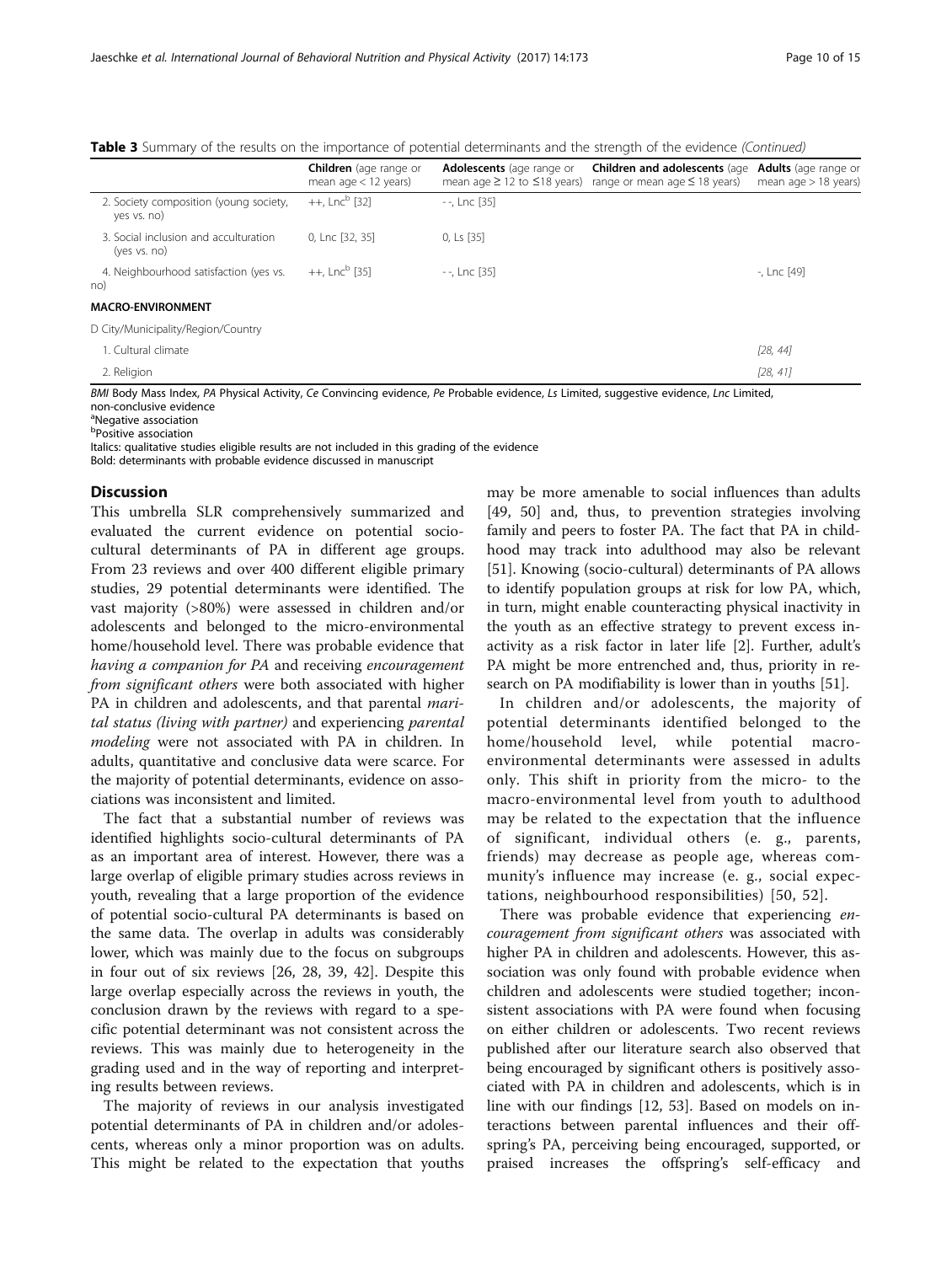perceived competence for PA [\[11,](#page-13-0) [54](#page-14-0)–[56](#page-14-0)]. According to the Social Cognitive Theory, youth's self-efficacy is recognised as key factor mediating the association between parental support (which was most frequently assessed as encouragement from significant others) and their offspring's PA [\[57](#page-14-0), [58\]](#page-14-0). Thus, receiving encouragement might have a strong long-term effect. Notably, a close proximity of the source of support might be important [\[53, 59\]](#page-14-0). However, the impact of being encouraged might not be strong enough to be constantly observed across all ages. Specifically in adolescence, psychosocial factors inherent to puberty and growing independence might generally attenuate the influence of significant others [[50, 52\]](#page-14-0). Further, the source of influence might shift, with values and behaviours of peers becoming more important than those of family members [[50\]](#page-14-0). Moreover, differences in the definition, assessment, and operationalisation of 'encouragement' might have contributed to our inconsistent findings across ages. In this context, a review has shown limited validity and reliability of methods used to assess parental behaviours in studies (including support for PA) [[60](#page-14-0)]. Furthermore, considerable differences in the operationalization and the common use of non-validated methods to assess parental behaviour with regard to their offspring's PA were shown [[61\]](#page-14-0). In our analyses, the impact of receiving *en*couragement from significant others on PA remained indecisive [[11,](#page-13-0) [62](#page-14-0)].

Having a companion for PA was found to be a determinant of higher PA in children and adolescents with probable evidence. This seems reasonable assuming that a substantial part of PA performed by youths requires teammates, like soccer or playing tag. Unstructured and undirected PA, like free-time play is expected to be relevant for habitual PA in children. Thus, higher PA in children is supposed to be more likely when having a peer for PA; indeed, in a recent SLR published after our literature search, joint participation was positively associated with PA in pre-schoolers [\[63](#page-14-0)]. However, when focussing on children or adolescents separately, our analyses revealed inconsistent associations with PA. Again, this might partly be explained by the fact that the effect of having a companion for PA is not strong enough to be consistently observed. Further, gender differences might result in inconsistent findings across reviews. Finally, methodological differences in definition, assessment, and operationalisation of this potential determinant might be too heterogeneous to summarize, leading to contradictory results. Interestingly, in adults, 73% of eligible samples included in our umbrella SLR reported a positive association. Thus, one may speculate that among adults, having a companion might again be motivational and promote PA.

Probable evidence was found that parental marital status (living with partner) was not a determinant of PA in

children, which was also found in adolescents with limited, suggestive evidence. This finding may not be too surprising, given that marital status does not reflect a specific parental characteristic. Thus, parental marital status may encompass several psychological and psychosocial factors that may influence parental behaviour and attitudes, which in turn may or may not have an impact on offspring's PA. For example, some single parents may have time constraints that limit the time they have available to encourage their children to perform PA, while others compensate for the single-parent status by putting a lot of effort in encouraging. When combining these observations, the overall effect may be null.

Similarly, probable evidence was found that parental modeling is not a determinant of PA in children. Again, parental modeling per se does not describe a specific parental behaviour but rather describes a generic concept for the way of parenting. Thus, it might not imply whether parental behaviours facilitate or hinder the offspring's PA. Further, clear definitions of 'modeling' were scarce in the reviews included, generally limiting the interpretability. Paucity of evidence prevented an evaluation across the life course, but, parental modeling is assumed not to be a PA determinant across all ages.

For the vast majority of potential determinants, no definite conclusion on the association with PA could be drawn. Within the present umbrella SLR, for none of the analysed associations the strength of the evidence was convincing, for some it was probable only. This was due to a lack of consistent results in combination with an insufficient number of reviews and available cohort studies. Further, capturing possible interdependencies between potential determinants and moderators or mediators affecting their association with PA was beyond the scope of this umbrella SLR [\[59](#page-14-0)]. Finally, PA as well as potential socio-cultural determinants and their relationship may depend on other factors (e.g., individual, behavioural, etc.). However, the reviews that we identified contained not enough information to further investigate potential effect modification. Therefore, although we only found limited evidence for single potential determinants of PA on a population level, this does not question the existence and importance of socio-cultural determinants in general or rule out the possibility of an impact of potential socio-cultural determinants on PA on the individual level. For example, in adults, in qualitative studies we found taking time out for PA to be perceived as selfish and, thus, as barrier to PA in some cultures [[26\]](#page-13-0), while in others it was perceived as being a role model for an active lifestyle and facilitator to PA [\[42](#page-14-0)].

There was probable evidence for socio-cultural determinants of PA only at the home/household level for children and adolescents. This finding suggests that the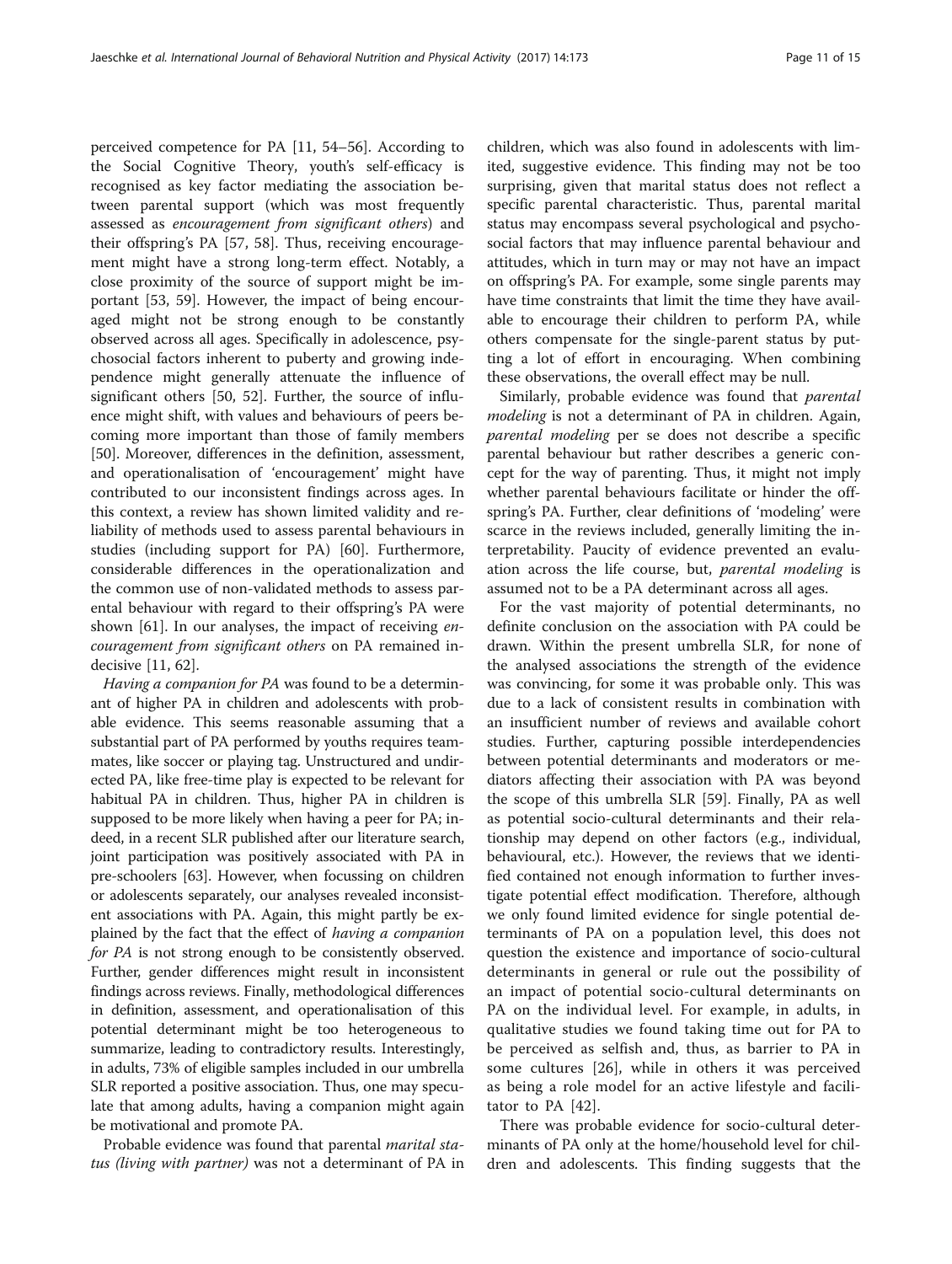micro-environment is a significant interpersonal influence on PA in younger ages, where one is limited in independent decision making, mobility, and responsibility, providing a crucial domain for promoting youth's PA. Based on our findings, youths lacking social support should be considered as future target for PA promotion strategies, which is supported by a recent concept mapping DEDIPAC-study that considered supportive factors to have the highest priority in PA research especially in younger ages [[64](#page-14-0)]. Providing opportunities for support and co-activity, thus, might be promising to promote PA. Further, previous studies have shown that parental PA is associated with parental support for PA [\[56](#page-14-0), [65](#page-14-0)]. Since, in turn, our data suggest that encouragement from significant others (encompassing parental support for PA) is associated with PA in youths, fostering parents to be active may be a desirable PA promotion strategy, as it may increase the parental support for PA, which then may promote the offspring's PA. When focusing only on adolescents, the evidence for potential PA determinants was predominantly limited, suggestive in our umbrella SLR. This could be due to factors related to maturation, which may affect PA as well as potential socio-cultural determinants (e.g., parents reduce supportive behaviour as their offspring matures) or their perception (e.g., being encouraged by parents might be motivational for children, but embarrassing for adolescents). Nevertheless, adolescence warrants attention, since it is a sensitive period for socio-cultural influences [\[49](#page-14-0), [50](#page-14-0)], with a considerable decrease in PA level also evident during this life stage [[50](#page-14-0), [52](#page-14-0), [66](#page-14-0), [67\]](#page-14-0). Finally, there is need for quantitative data in adults to derive culturally appropriate PA promotion strategies.

As one of seven DEDIPAC umbrella SLRs [[15\]](#page-13-0), this umbrella SLR provides an unprecedented comprehensive synthesis of the research on potential socio-cultural determinants of PA in different age groups. A substantial number of reviews and eligible primary studies was included and a broad range of ages and countries of origin was covered. However, our umbrella SLR has some limitations. The majority of eligible primary studies were cross-sectional, making it difficult to infer causal relationships between potential socio-cultural determinants and PA. Cross-sectional studies further bear the risk of reverse causation; for example, the possibility that active youths seek active companions (in contrast to having a companion increases a youths' PA level) cannot be ruled out. The methodological quality of included SLRs was mostly moderate. However, the AMSTAR checklist is a tool for evaluating the quality of SLRs but not of their primary studies which were the basis for our umbrella SLR [\[22, 23](#page-13-0)]. Furthermore, heterogeneity in the measurement, definition, and operationalization, as well as the measurement error in both, PA and potential sociocultural determinants may have limited our ability to find conclusive evidence on socio-cultural determinants of PA across reviews. Additionally, different PA outcomes and potential determinants were combined, which might attenuate existing associations of determinants with specific PA behaviours. Although the strength and presence of determinants may differ between objectively and subjectively assessed PA [[68, 69](#page-14-0)], it was not possible to take the PA measurement method as criterion into account, when evaluating the evidence on potential socio-cultural determinants, since this information was not systematically provided in the reviews included in our umbrella SLR. However, the aim of this umbrella SLR was to provide a condensed overview of the evidence, and a further division into several types of PA or potential determinants would have had resulted in even less conclusive evidence. For example, when separately examining specific PA outcomes as assessed in the eligible reviews, the findings that having a companion for PA is positively associated with PA in children and adolescents and that parental modeling is not a determinant of PA in children were no longer present for any PA outcome in our analyses (data not shown). Further, the importance of potential determinants was based on eligible samples as provided by the reviews. Thus, if reviews reported subsamples, one study might be included several times. The requirements for a determinant to have 'convincing evidence' for an association with PA were defined very strict and were not achieved. However, concluding 'convincing evidence' should be robust against any changes in the near future due to new evidence coming up [[25\]](#page-13-0); especially for socio-cultural determinants, whose relevance is expected to be highly variable depending on the individual and cultural background, this final conclusion should be made cautiously. Due to limited data and the aim to provide a comprehensive overview, sex-stratified analysis were not reasonable. In adults, quantitative data were generally scarce, with no data available regarding 'workplace'. Finally, the influence of socio-cultural determinants on PA might differ in elderly people; however, no suitable data on older adults (≥65 years [\[19](#page-13-0)]) was available.

## Conclusion

In conclusion, out of the 29 potential socio-cultural determinants identified, probable evidence was found that perceiving encouragement from significant others and having a companion for PA were determinants of higher PA in children and adolescents, while parental marital status (living with partner) and parental modeling were not determinants of PA in children. No potential determinant showed convincing evidence. The findings should be taken into account when analysing or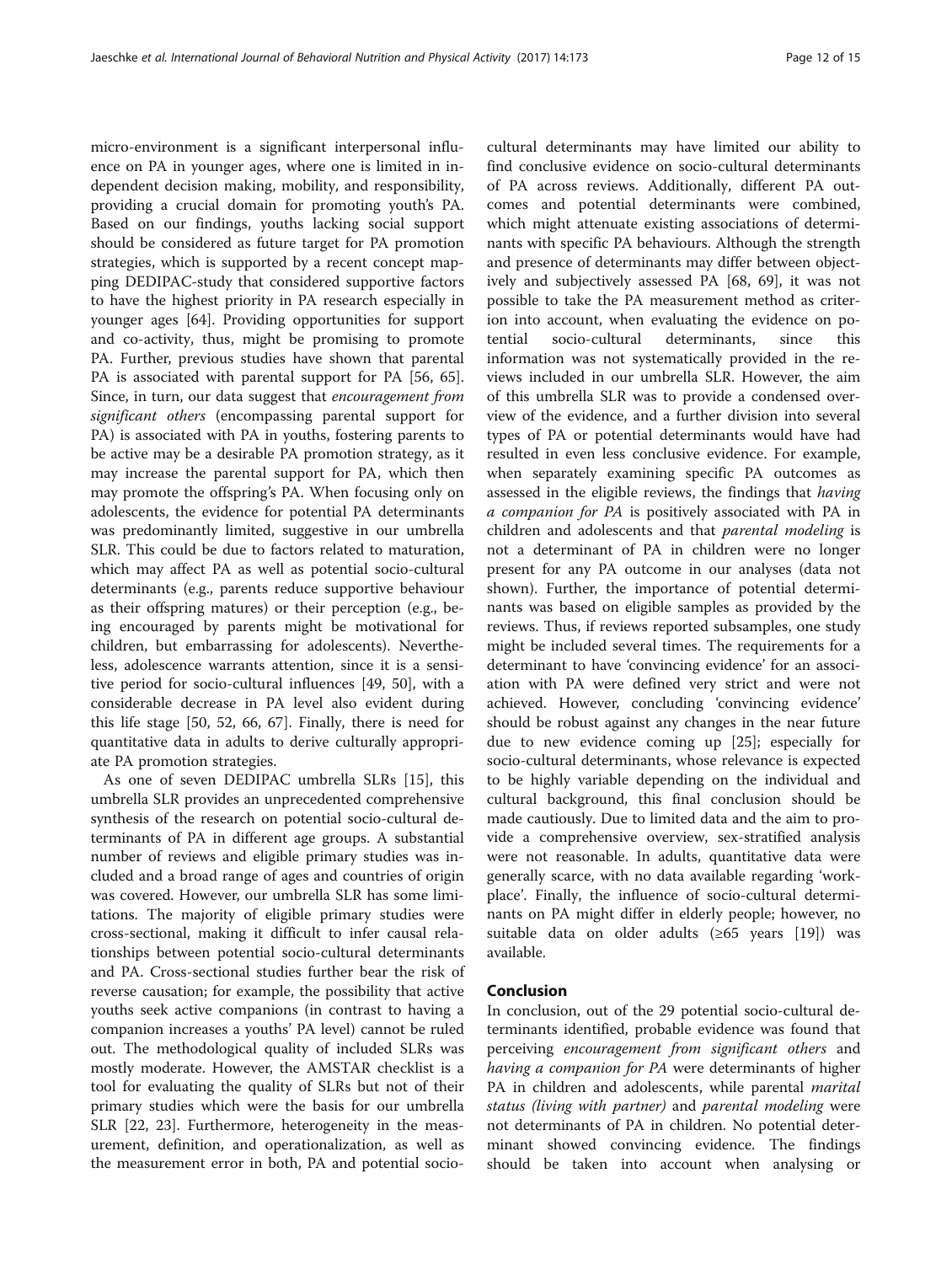<span id="page-12-0"></span>collecting future epidemiological data. They further help to identify populations at risk for insufficient PA and, thus, to efficiently develop and implement PA promotion strategies. However, although we added new evidence to previous umbrella SLRs on potential PA determinants [[9](#page-13-0)–[11\]](#page-13-0) the majority of evidence was inconsistent and inconclusive, not allowing for a definite evaluation of socio-cultural determinants of PA across the life course. Exploring the association of socio-cultural determinants and PA requires further in-depth analyses at the complex interplay of several micro- and macroenvironmental influences [\[59\]](#page-14-0). For doing so, there is a need particularly for evidence on macro-environmental determinants in children and adolescents, while in adults studies that provide evidence are generally needed.

# Additional files

[Additional file 1:](dx.doi.org/10.1186/s12966-017-0627-3) Search strategy and key words used for the literature research. Summarizes the search strategy applied in the MEDLINE, Web of Science, Scopus, and SPORTDiscus databases. (XLSX 9 kb)

[Additional file 2:](dx.doi.org/10.1186/s12966-017-0627-3) Quality assessment of included systematic literature reviews using the AMSTAR checklist assessing eleven quality criteria. Summarizes the results of the methodological quality assessment of included systematic literature reviews based on a slightly modified version of the AMSTAR checklist [[22](#page-13-0), [23\]](#page-13-0). Criterion number 11 originally requires the conflict of interest statement in the SLR as well as in the primary studies; for this umbrella SLR the criterion was fulfilled, if the statement was provided in the SLR. \*Criteria 1–11 were scored 0, when the criteria was not fulfilled, not applicable, or could not be answered based on the information provided by the systematic literature review, and 1, when the criteria was applicable for and fulfilled by the included systematic literature review. Sum quality score ranged from 0 to 11. \*\*weak (sum quality score ranging from 0 to 3); moderate (sum quality score ranging from 4 to 7); strong (sum quality score ranging from 8 to 11). (XLSX 11 kb)

[Additional file 3:](dx.doi.org/10.1186/s12966-017-0627-3) Categorization of extracted potential socio-cultural determinants. Summarizes the potential socio-cultural determinants of physical activity (PA) as extracted from the 23 included reviews and as categorized for this umbrella systematic literature review. References indicate the reviews from where the potential socio-cultural determinants were extracted for youths and adults. (XLSX 16 kb)

[Additional file 4:](dx.doi.org/10.1186/s12966-017-0627-3) Number of reviews, eligible samples, cohorts, and associations for potential socio-cultural determinants of physical activity. Summarizes the number of reviews, eligible samples, and cohorts assessing a specific potential socio-cultural determinant of physical activity (PA) as well as the number of positive, negative, null, or inconclusive associations as extracted from the 23 included reviews. The evaluation of the importance of a potential determinant and the strength of the evidence [\[24](#page-13-0), [25](#page-13-0)] were based on these results. (XLSX 19 kb)

#### Abbreviations

AMSTAR: A MeaSurement Tool to Assess systematic Reviews; ANGELO: ANalysis Grid for Environments Linked to Obesity; Ce: Convincing Evidence; DALY: Disability-Adjusted Life Year; DEDIPAC KH: DEterminants of DIet and Physical ACtivity Knowledge Hub; Lnc: Limited, Non-Conclusive evidence; Ls: Limited, Suggestive evidence; MA: Meta-Analysis; PA: Physical Activity; Pe: Probable Evidence; PRISMA: Preferred Reporting Items for Systematic reviews and Meta-Analyses; SLR: Systematic Literature Review; WHO: World Health Organization

#### Acknowledgments

The authors thank Lien N, Lakerveld J, Mazzocchi M, O'Gorman D, Monsivais P, Nicolaou M, Renner B, Volkert D, and the DEDIPAC KH Management team for their helpful support.

## Funding

 $1$  This project was supported by grants from the Federal Ministry of Education and Research, Germany (Bundesministerium für Bildung und Forschung, Förderkennzeichen 01EA1372E). The responsibility for the content of this manuscript lies with the authors.

 $2$  This project was supported by grants from the Federal Ministry of Education and Research, Germany (Bundesministerium für Bildung und Forschung, Förderkennzeichen 01EA1372C). The responsibility for the content of this manuscript lies with the authors.

3, 10, 11, 12, 20 MIUR (Italian Ministry of Instruction, University and Research): DEDIPAC F.S. 02.15.02 COD. B84G14000040008.

- <sup>4</sup> Federal Ministry of Education and Research, Germany: 01EA1377.
- <sup>6</sup> Research Foundation Flanders, Belgium.

<sup>8</sup> Institut National de la Recherche Agronomique (INRA), Institut National de Prévention et d'Education pour la Sante (INPES).<br><sup>9</sup> Ministry of Agricultural, Food and Forestry Policies, Italy (DEDIPAC-IRILD,

D.M. 14474/7303/13).

<sup>10</sup> MIUR (Italian Ministry of Instruction, University and Research): CDR2.PRIN 2010/11 COD. 2010KL2Y73\_003.

<sup>13</sup> Federal Ministry of Education and Research, Germany: 01EA1374.<br><sup>7, 15, <sup>17</sup> The Health Research Board, Ireland.</sup>

#### Availability of data and materials

All data generated or analysed during this study are included in this published article and its additional files.

#### Authors' contributions

LJ, AS, AL, HS, and TP have directly participated in the data preparation, analysis, and interpretation of this SLR. LJ drafted the manuscript. AP, SB, and LC managed and coordinated the DEDIPAC KH. All authors selected the reviews, extracted the data, provided critical comments to the manuscript, and revised the text. All authors of this research paper have read and approved the final version submitted.

#### Ethics approval and consent to participate

Not applicable.

#### Consent for publication

Not applicable.

#### Competing interests

The authors declare that they have no competing interests.

## Publisher's Note

Springer Nature remains neutral with regard to jurisdictional claims in published maps and institutional affiliations.

#### Author details

<sup>1</sup>Molecular Epidemiology Group, Max Delbrück Center for Molecular Medicine in the Helmholtz Association (MDC), Berlin-Buch, Robert-Roessle-Strasse 10, 13125 Berlin, Germany. <sup>2</sup>Institute of Epidemiology I, Helmholtz Zentrum München - German Research Center for Environmental Health, Neuherberg, Germany. <sup>3</sup>Section of Hygiene - Institute of Public Health; Università Cattolica del Sacro Cuore, L.go F. Vito, 1 –, 00168 Rome, Italy. <sup>4</sup>Leibniz Institute for Prevention Research and Epidemiology – BIPS Bremen, Germany. <sup>5</sup>Department of Sport, Leisure and Childhood Studies Cork Institute of Technology, CorkMunsterIreland. <sup>6</sup>Department of Movement and Sports Sciences, Ghent University, Ghent, Belgium. <sup>7</sup>Department of Physical Education and Sport Sciences, University of Limerick, Limerick, Ireland. <sup>8</sup>Centre de Recherche en Nutrition Humaine Rhône-Alpes, CarMeN INSERM U1060, University of Lyon1, Lyon, France. <sup>9</sup>Council for Agricultural Research and Economics - Research Centre for Food and Nutrition, Rome, Italy. <sup>10</sup>Department of Movement, Human and Health Sciences, University of Rome Foro Italico, Rome, Italy. <sup>11</sup>Department of Human Sciences, Society, and Health, University of Cassino and Lazio Meridionale, Cassino, Italy. <sup>12</sup>Department of Medicine and Aging Sciences, 'G. d'Annunzio' University of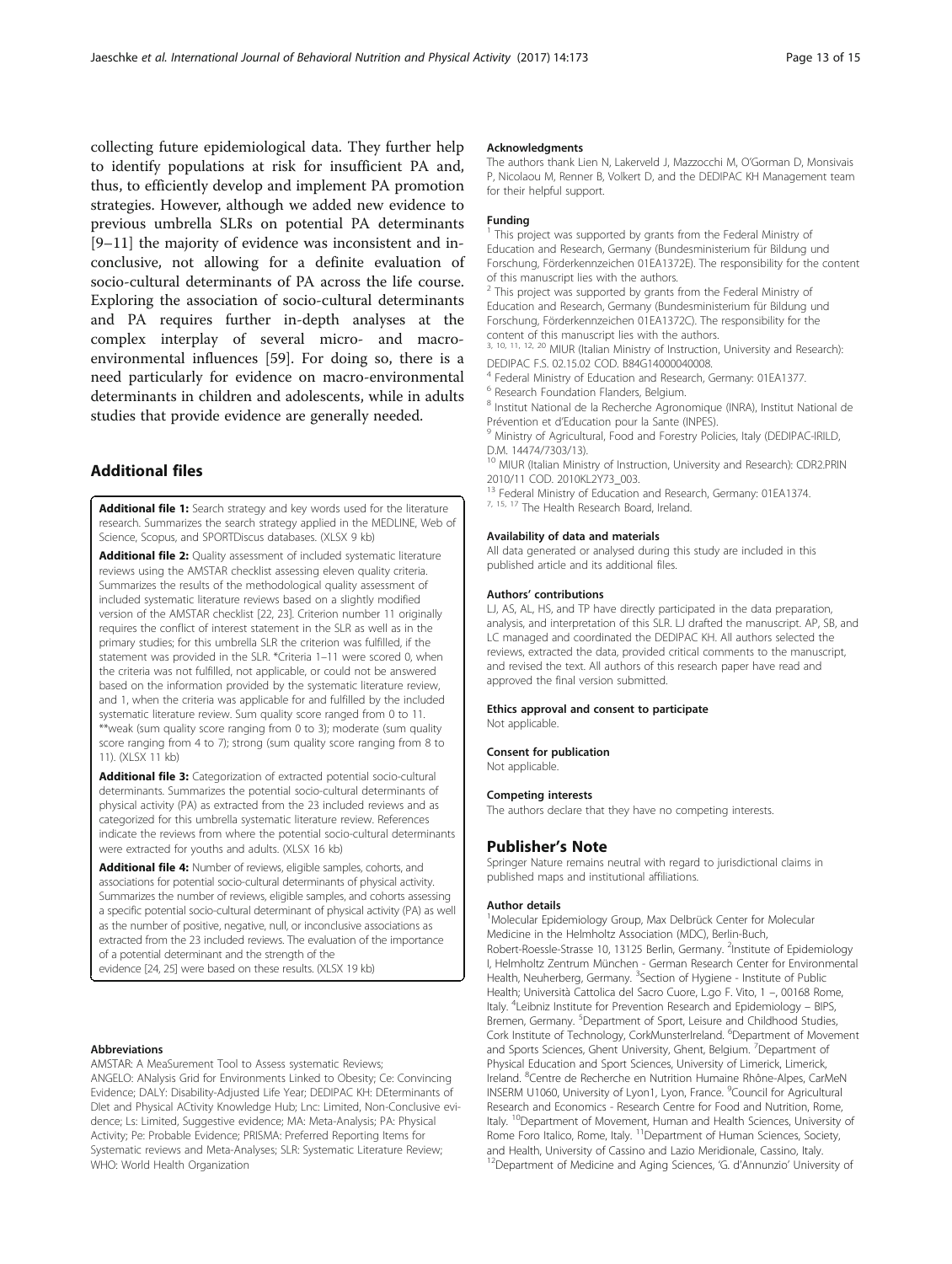<span id="page-13-0"></span>Chieti-Pescara, Chieti-Pescara, Italy. 13Department for Sport and Exercise Sciences, University of Stuttgart, Stuttgart, Germany. <sup>14</sup>Department of Epidemiology and Prevention, IRCCS Istituto Neurologico Mediterraneo: NEUROMED, Pozzilli, Italy. 15School of Health and Human Performance, Multisensory Motor Learning Lab., Dublin City University, Dublin, Ireland. <sup>16</sup>Department for Sport Sciences, University of Konstanz, Konstanz, Germany. <sup>17</sup>Centre for Preventive Medicine, School of Health and Human Performance, Dublin City University, Dublin, Ireland. <sup>18</sup>Institute of Sport, Exercise & Active Living, Victoria University, Melbourne, Australia. 19Luxembourg Institute of Socio-Economic Research (LISER), Esch/Alzette, Luxembourg. <sup>20</sup>Section of Hygiene - Institute of Public Health; Università Cattolica del Sacro Cuore, Fondazione Policlinico Universitario "Agostino Gemelli", L.go F. Vito, 1 –, 00168 Rome, Italy. <sup>21</sup>Italian National Institute of Health (Istituto Superiore di Sanita - ISS), Rome, Italy. <sup>22</sup>Icahn School of Medicine at Mount Sinai, 17 East 102 St, New York, USA. <sup>23</sup>Charité Universitätsmedizin Berlin, Berlin, Germany.<br><sup>24</sup>DZHK (German Center for Cardiovascular Research), partner site Berlin, Berlin, Germany.

## Received: 14 July 2017 Accepted: 4 December 2017 Published online: 20 December 2017

## References

- 1. U.S.Department of Health and Human Services, Centers for Disease Control and Prevention, National Center for Chronic Disease Prevention and Health Promotion. Physical Activity and Health: A Report of the Surgeon General. U.S. GPO, Washington: Atlanta, GA, 1996.
- 2. World Health Organization. Global Recommendations on Physical Activity for Health. World Health Organization, Geneva. 2010. [http://whqlibdoc.who.](http://whqlibdoc.who.int/publications/2010/9789241599979_eng.pdf?ua=1) [int/publications/2010/9789241599979\\_eng.pdf?ua=1.](http://whqlibdoc.who.int/publications/2010/9789241599979_eng.pdf?ua=1) Accessed 4 July 2017.
- 3. World Health Organization. Global Health Risks Mortality and burden of disease attributable to selected major risks. Geneva: World Health Organization; 2009. [apps.who.int/iris/bitstream/10665/44203/1/](http://apps.who.int/iris/bitstream/10665/44203/1/9789241563871_eng.pdf) [9789241563871\\_eng.pdf](http://apps.who.int/iris/bitstream/10665/44203/1/9789241563871_eng.pdf). Accessed 8 December 2017.
- 4. World Health Organization. Global status report on noncommunicable diseases. 2014. [apps.who.int/iris/bitstream/10665/148114/1/](http://apps.who.int/iris/bitstream/10665/148114/1/9789241564854_eng.pdf?ua=1) [9789241564854\\_eng.pdf?ua=1.](http://apps.who.int/iris/bitstream/10665/148114/1/9789241564854_eng.pdf?ua=1) Accessed 08 December 2017.
- 5. Hallal PC, Andersen LB, Bull FC, Guthold R, Haskell W, Ekelund U. Global physical activity levels: surveillance progress, pitfalls, and prospects. Lancet. 2012;380(9838):247–57.
- Van Hecke L, Loyen A, Verloigne M, van der Ploeg HP, Lakerveld J, Brug J, et al. Variation in population levels of physical activity in European children and adolescents according to cross-European studies: a systematic literature review within DEDIPAC. Int J Behav Nutr Phys Act. 2016;13(1):1–22.
- 7. Kohl HW III, Craig CL, Lambert EV, Inoue S, Alkandari JR, Leetongin G, et al. The pandemic of physical inactivity: global action for public health. Lancet. 2012;380(9838):294–305.
- 8. World Health Organization. The European Health Report. Public health action for healthier children and populations. World Health Organization, Geneva. 2005;2005 [www.euro.who.int/\\_\\_data/assets/pdf\\_file/0004/82435/](http://www.euro.who.int/__data/assets/pdf_file/0004/82435/E87325.pdf) [E87325.pdf.](http://www.euro.who.int/__data/assets/pdf_file/0004/82435/E87325.pdf) Accessed 22 July 2017
- 9. Sterdt E, Liersch S, Walter U. Correlates of physical activity of children and adolescents: a systematic review of reviews. Health Educ J. 2014;73(1):72–89.
- 10. Biddle SJH, Atkin AJ, Cavill N, Foster C. Correlates of physical activity in youth: a review of quantitative systematic reviews. Int Rev Sport Exerc Psychol. 2011;4(1):25–49.
- 11. Bauman AE, Reis RS, Sallis JF, Wells JC, Loos RJ, Martin BW. Correlates of physical activity: why are some people physically active and others not? Lancet. 2012;380(9838):258–71.
- 12. Harrington DM, Gillison F, Broyles ST, Chaput JP, Fogelholm M, Hu G, et al. Household-level correlates of children's physical activity levels in and across 12 countries. Obesity (Silver Spring). 2016;24(10):2150–7.
- 13. Swinburn B, Egger G, Raza F. Dissecting obesogenic environments: the development and application of a framework for identifying and prioritizing environmental interventions for obesity. Prev Med. 1999;29(6 Pt 1):563–70.
- 14. European Commission. Joint programming initiative a healthy diet for a healthy Life 2013. [http://www.healthydietforhealthylife.eu/.](http://www.healthydietforhealthylife.eu/) Accessed 22 August 2017.
- 15. Lakerveld J, van der Ploeg HP, Kroeze W, Ahrens W, Allais O, Andersen LF, et al. Towards the integration and development of a cross-European research network and infrastructure: the DEterminants of DIet and physical ACtivity (DEDIPAC) knowledge hub. Int J Behav Nutr Phys Act. 2014;11:143.
- 16. Ioannidis JPA. Integration of evidence from multiple meta-analyses: a primer on umbrella reviews, treatment networks and multiple treatments metaanalyses. CMAJ. 2009;181(8):488–93.
- 17. Osei-Kwasi HA, Nicolaou M, Powell K, Terragni L, Maes L, Stronks K, et al. Systematic mapping review of the factors influencing dietary behaviour in ethnic minority groups living in Europe: a DEDIPAC study. Int J Behav Nutr Phys Act. 2016;13:85.
- 18. Liberati A, Altman DG, Tetzlaff J, Mulrow C, Gøtzsche PC, Ioannidis JPA, et al. The PRISMA statement for reporting systematic reviews and meta-analyses of studies that evaluate healthcare interventions: explanation and elaboration. BMJ. 2009;339:b2700.
- 19. Capranica L, Mac Donncha C, Puggina A, Boccia S. Determinants of physical activity : an umbrella systematic literature review. International prospective register of systematic reviews. PROSPERO: CRD42015010616. 2015. [http://](http://www.crd.york.ac.uk/PROSPERO/display_record.asp?ID=CRD42015010616) [www.crd.york.ac.uk/PROSPERO/display\\_record.asp?ID=CRD42015010616.](http://www.crd.york.ac.uk/PROSPERO/display_record.asp?ID=CRD42015010616) Accessed 22 July 2017.
- 20. Chastin SF, De Craemer M, Lien N, Bernaards C, Buck C, Oppert JM, et al. The SOS-framework (Systems of Sedentary behaviours): an international transdisciplinary consensus framework for the study of determinants, research priorities and policy on sedentary behaviour across the life course: a DEDIPAC-study. Int J Behav Nutr Phys Act. 2016;13:83.
- 21. Stierlin AS, De Lepeleere S, Cardon G, Dargent-Molina P, Hoffmann B, Murphy MH, et al. A systematic review of determinants of sedentary behaviour in youth: a DEDIPAC-study. Int J Behav Nutr Phys Act. 2015;12:133.
- 22. Shea BJ, Grimshaw JM, Wells GA, Boers M, Andersson N, Hamel C, et al. Development of AMSTAR: a measurement tool to assess the methodological quality of systematic reviews. BMC Med Res Methodol. 2007;7:10.
- 23. Shea BJ, Hamel C, Wells GA, Bouter LM, Kristjansson E, Grimshaw J, et al. AMSTAR is a reliable and valid measurement tool to assess the methodological quality of systematic reviews. J Clin Epidemiol. 2009;62(10):1013–20.
- 24. Sleddens EF, Kroeze W, Kohl LF, Bolten LM, Velema E, Kaspers PJ, et al. Determinants of dietary behavior among youth: an umbrella review. Int J Behav Nutr Phys Act. 2015;12:7.
- 25. World Cancer Research Fund / American Institute for Cancer Research. Food, Nutrition, Physical Activity, and the Prevention of Cancer: a Global Perspective. Washington DC: AICR. 2007.
- 26. Babakus WS, Thompson JL. Physical activity among south Asian women: a systematic, mixed-methods review. Int J Behav Nutr Phys Act. 2012;9:150.
- 27. Beets MW, Cardinal BJ, Alderman BL. Parental social support and the physical activity-related behaviors of youth: a review. Health Educ Behav. 2010;37(5):621–44.
- 28. Coble JD, Rhodes RE. Physical activity and native Americans: a review. Am J Prev Med. 2006;31(1):36–46.
- 29. Craggs C, Corder K, van Sluijs EM, Griffin SJ. Determinants of change in physical activity in children and adolescents: a systematic review. Am J Prev Med. 2011;40(6):645–58.
- 30. De Craemer M, De Decker E, De Bourdeaudhuij I, Vereecken C, Deforche B, Manios Y, et al. Correlates of energy balance-related behaviours in preschool children: a systematic review. Obes Rev. 2012;13(Suppl 1):13–28.
- 31. Edwardson CL, Gorely T. Parental influences on different types and intensities of physical activity in youth: a systematic review. Psychol Sport Exerc. 2010;11(6):522–35.
- 32. Engberg E, Alen M, Kukkonen-Harjula K, Peltonen JE, Tikkanen HO, Pekkarinen H. Life events and change in leisure time physical activity: a systematic review. Sports Med. 2012;42(5):433–47.
- 33. Ferreira I, van der Horst K, Wendel-Vos W, Kremers S, van Lenthe FJ, Brug J. Environmental correlates of physical activity in youth - a review and update. Obes Rev. 2007;8(2):129–54.
- 34. Gustafson SL, Rhodes RE. Parental correlates of physical activity in children and early adolescents. Sports Med. 2006;36(1):79–97.
- 35. Hinkley T, Crawford D, Salmon J, Okely AD, Hesketh K. Preschool children and physical activity: a review of correlates. Am J Prev Med. 2008;34(5):435–41.
- 36. Maitland C, Stratton G, Foster S, Braham R, Rosenberg MA. Place for play? The influence of the home physical environment on children's physical activity and sedentary behaviour. Int J Behav Nutr Phys Act. 2013;10:99.
- 37. Maturo CC, Cunningham SA. Influence of friends on children's physical activity: a review. Am J Public Health. 2013;103(7):e23–38.
- 38. Mitchell J, Skouteris H, McCabe M, Ricciardelli LA, Milgrom J, Baur LA, et al. Physical activity in young children: a systematic review of parental influences. Early Child Dev Care. 2012;182(11):1411–37.